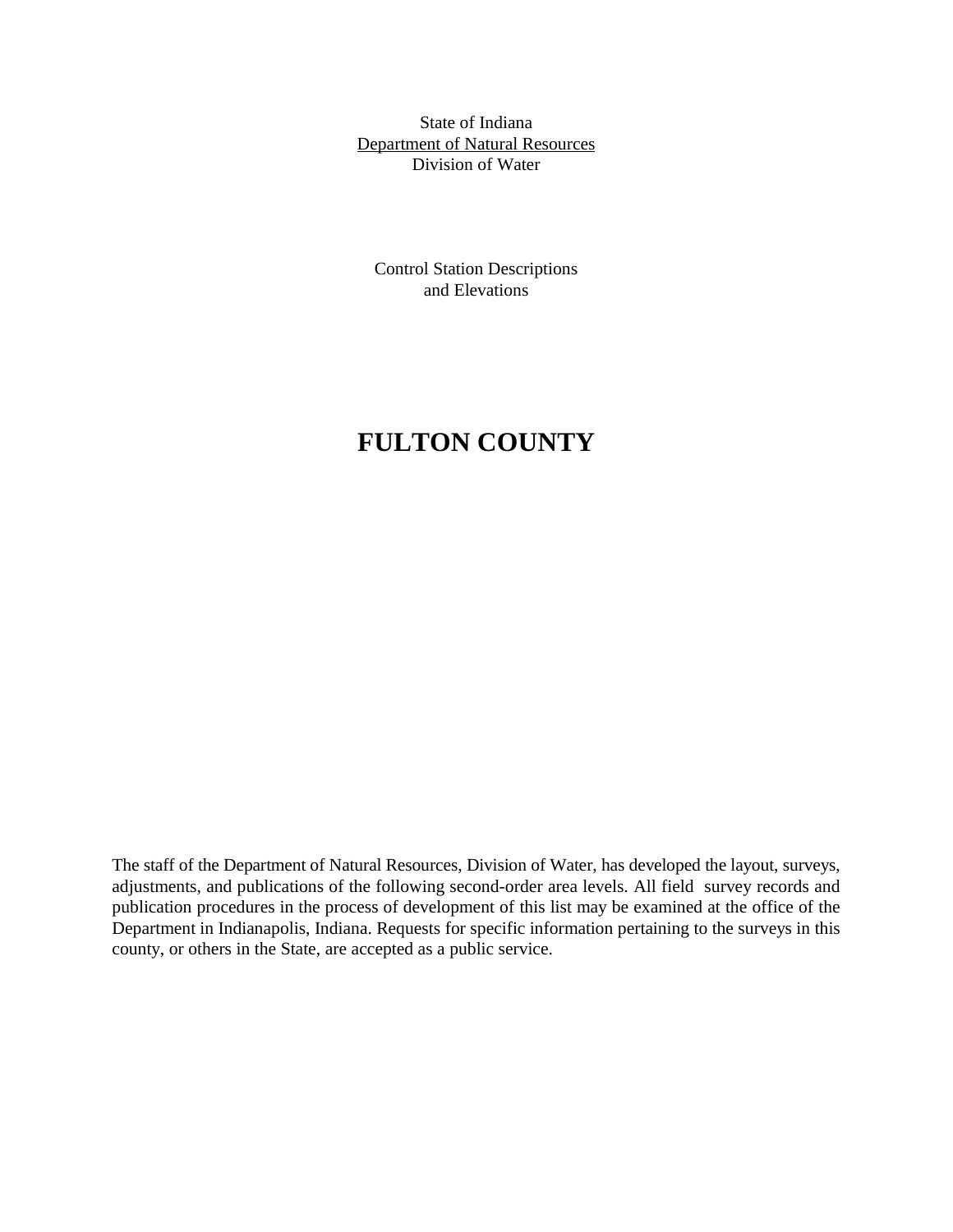# **Fulton County Index of Benchmarks**

| <b>Station</b>         | <b>THIRD</b>       | 783.102      | <b>Elevation</b>   | <b>Elevation</b>   | 28                      |
|------------------------|--------------------|--------------|--------------------|--------------------|-------------------------|
|                        | <b>THIRD</b>       | <b>ORDER</b> | <b>Meters</b>      | Feet               | 28                      |
|                        | <b>THIRD</b>       | 784.492      | <b>NGVD '29</b>    | <b>NGVD '29</b>    | 28                      |
|                        | <b>THIRD</b>       | 810.899      |                    |                    | 28                      |
| <b>DNR TBM 1-01788</b> | 238.690            | 768.879      | 237.321            | 778.61             | $\mathbf{1}$            |
| <b>DNR TBM 2-01788</b> | <b>THIRD</b>       | destroyed    | 242.234            | 794.73             | 28                      |
| <b>DNR TBM 3-01788</b> | 239.114            | 764.846      | 238.973            | 784.03             | $\mathbf{1}$            |
| <b>DNR TBM 4-01788</b> | 247.162            | 771.629      | 241.652            | 792.82             | $\mathbf{1}$            |
| <b>DNR TBM 5-01788</b> | 234.355            | 770.701      | 238.813            | 783.506            | $\overline{c}$          |
| <b>DNR TBM 6-01788</b> | destroyed          | 780.371      | 239.159            | 784.64             | $\overline{c}$          |
| <b>DNR TBM 7-01788</b> | 233.126            | 767.437      | 239.237            | 784.896            | $\overline{c}$          |
| <b>DNR TBM FULCO 1</b> | 235.193            | 766.115      | 247.299            | 811.347            | $\overline{3}$          |
| <b>DNR TBM FULCO 2</b> | 234.910            |              | 234.501            | 769.359            | $\overline{\mathbf{3}}$ |
| <b>DNR TBM FULCO 3</b> | 237.858            | 738.304      | destroyed          | destroyed          | 3                       |
| <b>DNR TBM FULCO 4</b> | 233.915            | 747.624      | 233.250            | 765.253            | $\overline{4}$          |
| <b>DNR TBM FULCO 5</b> | 233.512            | 737.436      | 235.317            | 772.035            | $\overline{4}$          |
| <b>DNR TBM FULCO 6</b> |                    | 741.840      | 235.033            | 771.104            | 25                      |
| <b>DNR TBM FULCO 7</b> | 225.035            | 741.504      | 238.005            | 780.855            | 26                      |
| <b>DNR TBM FULCO 8</b> | 227.876            | 760.587      | 234.058            | 767.905            | $\mathfrak s$           |
| <b>DNR TBM FULCO 9</b> | 224.771            | 739.014      | 233.636            | 766.520            | 5                       |
| <b>DNR TBM FLK 1</b>   | 226.113            | 741.014      | 242.089            | 794.253            | 5                       |
| DNR TBM FLK 10         | 226.011            | 754.685      | 225.157            | 738.703            | 6                       |
| DNR TBM FLK 11         | 231.827            | 756.997      | 227.997            | 748.022            | 6                       |
| DNR TBM FLK 12         | 225.252            | 787.130      | 224.892            | 737.835            | 6                       |
| DNR TBM FLK 15         | 225.870            | 758.056      | 226.235            | 742.241            | $\boldsymbol{7}$        |
| DNR TBM FLK 16         | 230.029            | 794.982      | 226.133            | 741.905            | $\overline{7}$          |
| <b>DNR TBM FLK 17</b>  | 230.733            | 758.027      | 231.950            | 760.989            | $\boldsymbol{7}$        |
| DNR TBM FLK 18         |                    | 765.321      | 225.376            | 739.422            | $8\,$                   |
| DNR TBM FLK 19         | 239.918<br>231.056 | 759.833      | 225.994            |                    | $\,8\,$                 |
| DNR TBM FLK 20         | 242.311            | 769.995      | 230.153            | 741.449<br>755.093 | 8                       |
| DNR TBM FLK 21         | 231.047            | 767.673      | 230.857            | 757.405            | 9                       |
| DNR TBM FLK 22         | 233.270            | 767.138      | 240.042            | 787.537            | 9                       |
| <b>DNR TBM FLK 23</b>  |                    | 768.621      |                    | 758.461            | 9                       |
| DNR TBM FLK 24         | 231.598            | 791.114      | 231.179<br>242.434 | 795.386            | 10                      |
| DNR TBM FLK 25         | 234.695            |              |                    |                    | 10                      |
| DNR TBM FLK 26         | 233.987            | 834.035      | 231.172<br>233.395 | 758.436            | 10                      |
| <b>DNR TBM FLK 27A</b> | 233.824            |              |                    | 765.729            | 11                      |
| <b>DNR TBM FLK 28</b>  | 234.276            | 751.505      | 231.722            | 760.240<br>770.458 | 11                      |
| DNR TBM FLK 29         | 241.132            | 770.791      | 234.836            | 768.155            | 11                      |
| DNR TBM FLK 30         | 254.214            | 767.527      | 234.134            |                    | 24                      |
|                        |                    |              | 233.977            | 767.640            |                         |
| DNR TBM FLK 31         | 229.059            | 730.933      | 234.425            | 769.109            | 12                      |
| DNR TBM FLK 33         | 234.938            | 728.955      | 241.255            | 791.517            | 12                      |
| DNR TBM FLK 34         | 233.943            |              | 254.337            | 834.438            | 12                      |
| <b>DNR TBM PLK 2</b>   |                    |              | 225.390            | 739.466            | 24                      |
| DNR TBM MILL #1        | 222.789            |              | 229.183            | 751.910            | 12                      |
| DNR TBM MILL #2        | 222.186            |              | 235.060            | 771.193            | 13                      |
| DNR TBM MILL #3        | <b>Elevation</b>   |              | 234.65             | 767.928            |                         |
| DNR BM FUL 1           | Feet               |              | 242.697            | 796.247            |                         |
| DNR BM FUL 10          | <b>NAVD</b> '88    |              | 222.910            | 731.331            |                         |
| DNR BM FUL 11          |                    |              | 222.307            | 729.353            |                         |
| <b>Elevation</b>       | <b>ORDER</b>       |              |                    |                    |                         |
| <b>Meters</b>          | <b>ORDER</b>       |              |                    | Page               |                         |
| <b>NAVD</b> '88        | <b>ORDER</b>       |              |                    |                    |                         |
|                        | <b>ORDER</b>       |              |                    |                    |                         |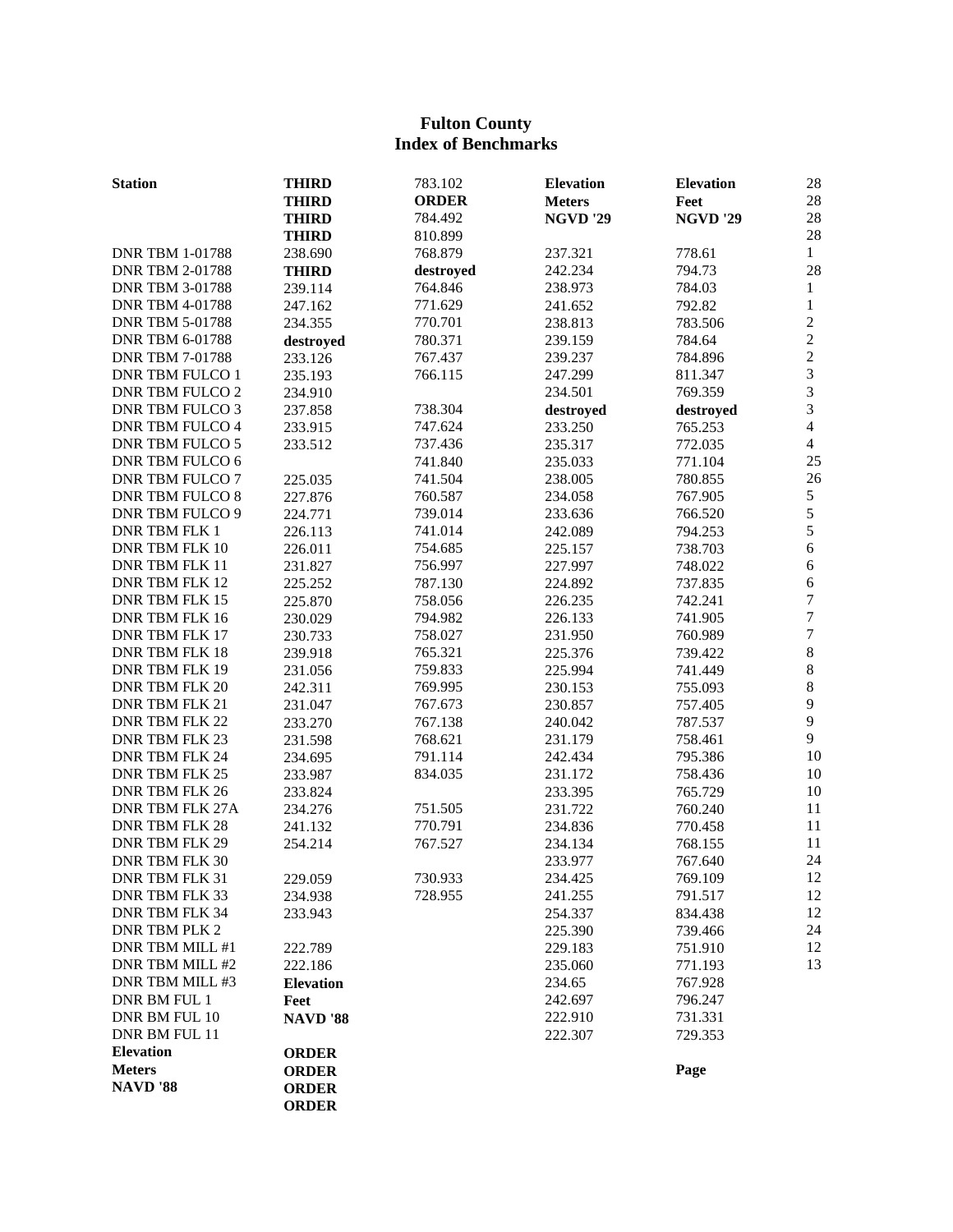| DNR BM FUL 14               | 233.405  | 737.353 | 225.352          | 739.342 | 15 |
|-----------------------------|----------|---------|------------------|---------|----|
| DNR BM FUL 16               | 234.466  | 755.896 | 224.997          | 738.178 | 15 |
| DNR BM FUL 17               | 233.772  | 754.585 | 225.170          | 738.746 | 16 |
| DNR BM FUL 20               | 242.478  | 772.505 | 231.840          | 760.628 | 16 |
| DNR BM FUL 21               | 238.489  | 744.633 | 230.275          | 755.493 | 16 |
| DNR BM FUL 24               | 782.584  | 761.122 | 233.534          | 766.186 | 17 |
| DNR BM FUL 26               | 233.989  | 732.054 | 234.612          | 769.723 | 17 |
| DNR BM FUL 27               | 224.746  | 778.658 | 233.924          | 767.466 | 17 |
| DNR BM FUL 30               | 230.397  | 758.561 | 242.601          | 795.934 | 18 |
| DNR BM FUL 32               | 229.998  | 812.925 | 238.612          | 782.847 | 18 |
| DNR BM FUL 33               | 235.460  | 804.429 | 237.706          | 779.875 | 18 |
| DOT BM FUL L152             | 226.965  | 810.979 | 234.112          | 768.083 | 19 |
| DOT BM FUL L211             | 231.990  | 740.294 | 224.867          | 737.751 | 19 |
| DOT BM FUL L465             | 223.130  | 778.899 | 230.521          | 756.301 | 19 |
| DOT BM L551 FUL             | 237.335  | 789.346 | 230.122          | 754.992 | 23 |
| DOT BM FULT L564            | 231.210  | 786.157 | 235.601          | 772.968 | 20 |
| DOT BM L582 FULTON          | 247.780  | 759.218 | 227.088          | 745.038 | 25 |
| <b>DOT BM FULTON L590</b>   | unstable | 765.317 | 232.115          | 761.531 | 26 |
| DOT BM FULTON L606          | 247.188  | 806.8   | 223.252          | 732.453 | 26 |
| <b>IDOH BM FULTON L701</b>  | 225.642  | 804.94  | 237.457          | 779.058 | 20 |
| USC&GS BM E134              | 237.409  | 801.335 | 231.330          | 758.955 | 20 |
| <b>USC&amp;GS BM E144</b>   | 240.593  | 771.055 | 247.899          | 813.315 | 21 |
| USC&GS BM K176              | 239.621  | 736.511 | <b>DNR Elev.</b> | 804.823 | 21 |
| USC&GS BM L176              | 231.410  | 805.210 | 247.307          | 811.373 | 21 |
| USC&GS BM R176              | 233.269  | 779.374 | 225.765          | 740.697 | 24 |
| USC&GS BM Z176              | 245.91   |         | 237.531          | 779.300 | 25 |
| USC&GS BM C177              | 245.347  |         | 240.715          | 789.746 | 22 |
| USC&GS BM D177              | 244.247  |         | 239.744          | 786.560 | 22 |
| USC&GS BM C179              | 235.018  |         | 231.535          | 759.628 | 22 |
| USC&GS BM D179              | 224.489  |         | 233.394          | 765.727 | 23 |
| USC&GS BM W180 Reset        | 245.429  |         | 246.032          | 807.191 | 23 |
| USC&GS BM X180              | 237.554  |         | 245.467          | 805.336 |    |
| <b>USC&amp;GS KELSER</b>    |          |         | 244.371          | 801.739 |    |
| <b>USC&amp;GS TIOSA AZI</b> |          |         | 235.166          | 771.540 |    |
| <b>USCOE BM Not Stamped</b> |          |         | 224.611          | 736.912 |    |
| <b>USGS BM</b>              |          |         | 245.552          | 805.614 |    |
| <b>Gaging Station</b>       |          |         | 237.676          | 779.775 |    |

| 738.941 |  |
|---------|--|
| 737.775 |  |
| 738.343 |  |
| 760.221 |  |
| 775.087 |  |
| 765.764 |  |
| 769.245 |  |
| 766.966 |  |
| 795.531 |  |
| 782.443 |  |
| 779.474 |  |
| 767.680 |  |
|         |  |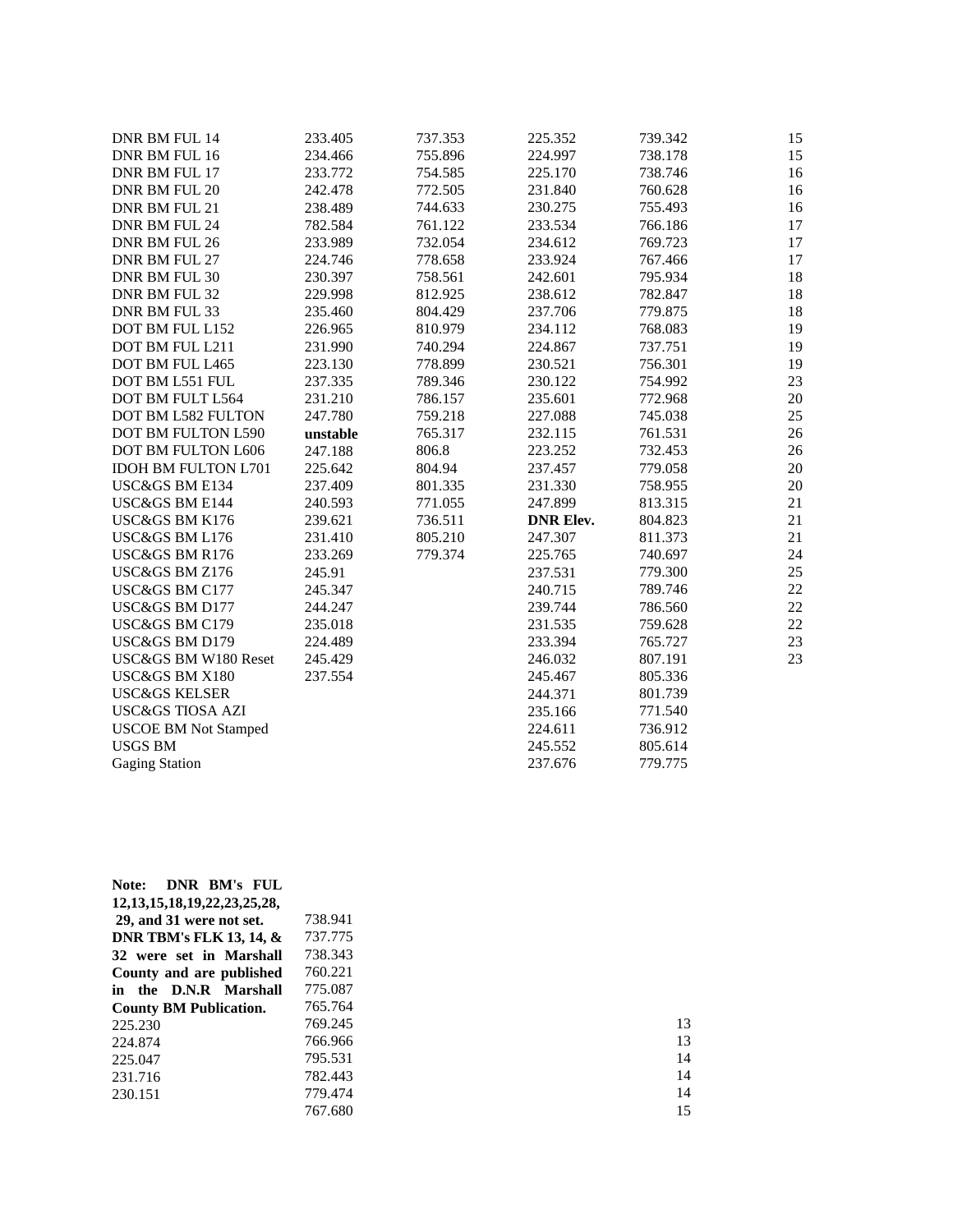**State of Indiana** Department of Natural Resources Division of Water

> Control Station Descriptions and Elevations



The staff of the D.N.R. Division of Water has developed the following benchmark descriptions and elevations. Second Order Class II Level lines were incorporated into a Star Lev network adjustment incorporating the level lines from both the Tippecanoe River Ora to Monterey flood plain mapping project and the level lines from the Fulton County Levels project.

> INDIANA DEPARTMENT OF NATURAL RESOURCES DIVISION OF WATER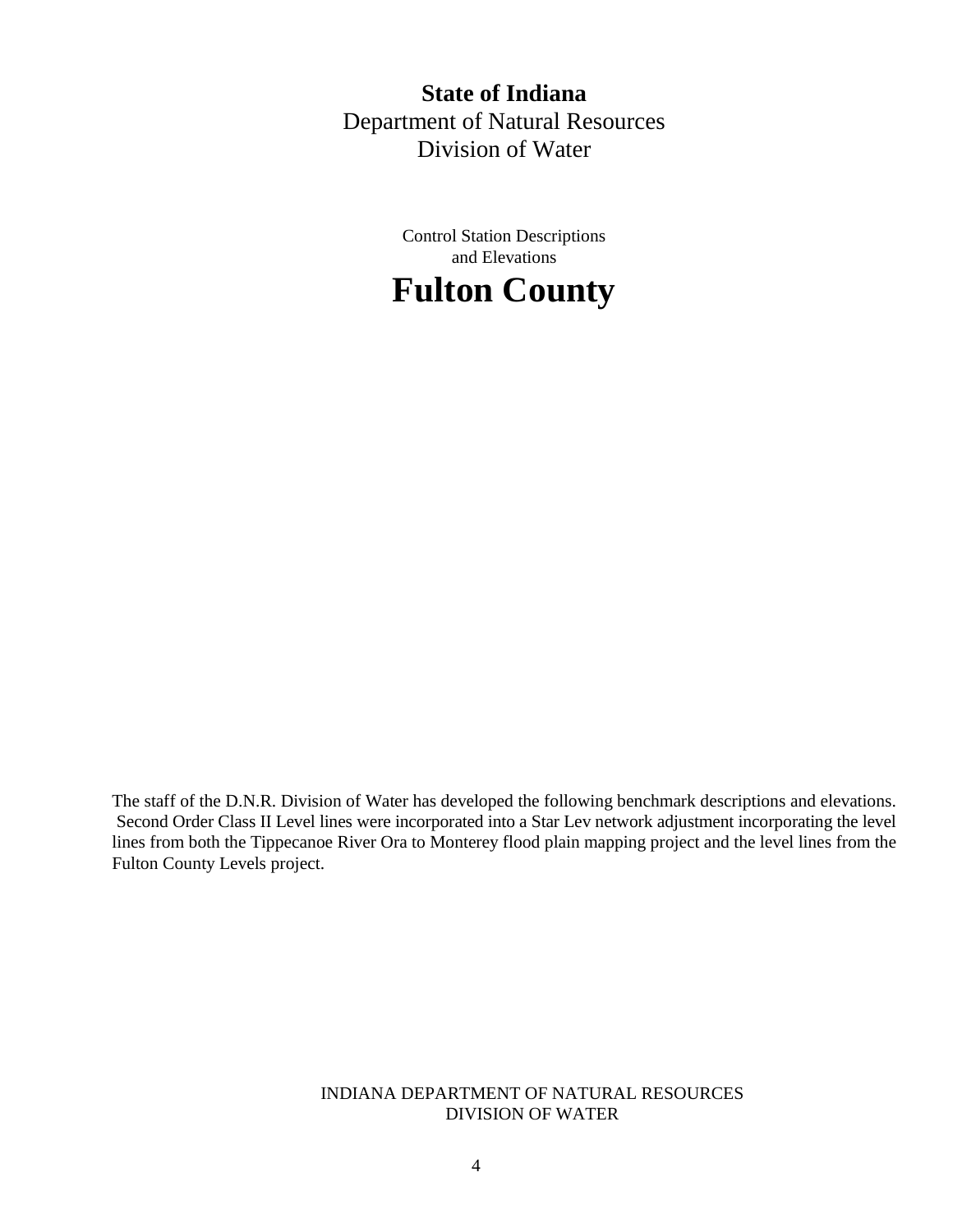# **FULTON COUNTY**

### **DNR TBM 5-01788**

In Fulton County, Rochester Quad., in the NW ¼ of Sec. 23, T. 30 N., R. 3 E., 2nd PM; approximately 2.0 miles southeast of Rochester; at the intersection of Country Club Road and 400 East Road (Bassmore Road); set in the north side of a 15.0 inch Oak tree, 71.8 feet west of a metal "Yield" sign post, 39.2 feet south of and across the road from a metal "Country Club Road & 400 East Road" sign post, 17.0 feet south of the center line of Country Club Road; a railroad spike driven thru an aluminum tag, stamped "IDNR TBM 5-01788". **783.102 feet NAVD 1988 783.506 feet NGVD 1929 238.690 meters NAVD 1988 238.813 meters NGVD 1929**

#### **DNR TBM 7-01788**

In Fulton County, Rochester Quad., in the NW ¼ of Sec-14, T.30 N., R.3 E., 2nd PM; approximately 2.5 miles southeast of Rochester; set in the north side of a 24 inch Oak tree that stands alone in the public fishing site, 172.0 feet southeast of the gaging station at the public boat ramp, 123.0 feet north of the centerline of Country Club Drive, 105.8 feet northwest of the northwest corner of a brick building, 32.0 feet south of the top of bank, 1.0 foot above the ground; a railroad spike driven thru an aluminum tag, stamped "IDNR TBM 7-01788".

**784.492 feet NAVD 1988 784.896 feet NGVD 1929**

**239.114 meters NAVD 1988 239.237 meters NGVD 1929**

#### **DNR TBM FULCO 1, 1993**

In Fulton County, Argos Quad., in the NE ¼ of Sec. 1, T. 31 N., R.3 E., 2nd PM; about 0.6 miles north of Talma; approximately 0.4 mile south along 550 East Road from its intersection with State Road 110 (Fulton-Marshall County Line Road.) to a private drive to the east; set in the west side of power pole #292-457 with a transformer, 83.1 feet south of a steel railroad rail post painted white, 33.3 feet north of the centerline of the private drive (7577 N. 550 E.), 29.8 feet west of a 20.0 inch Sycamore tree, 21.3 feet northwest of a metal flag pole, 12.1 feet east of the centerline of 550 East Road, 1.6 feet above the ground; a railroad spike driven thru an aluminum tag, stamped "FULCO 1, 1993".

**810.899 feet NAVD 1988 811.347 feet NGVD 1929**

**247.162 meters NAVD 1988 247.299 meters NGVD 1929**

#### **DNR TBM FULCO 2, 1993**

In Fulton County, Argos Quad., in the NE ¼ of Sec. 14, T.31 N., R 3 E., 2nd PM; about 1.3 miles southeast of Talma; at the State Road 25 bridge over an unnamed tributary to the Tippecanoe River; set in the top of the west concrete wingwall of the bridge, 20.8 feet northwest of the centerline of the bridge, 0.9 foot northwest of the northwest face of the concrete handrail of the bridge, 0.7 foot southwest of the north face of the wingwall of the bridge, about level with the road; a chiseled triangle.

**768.879 feet NAVD 1988 769.359 feet NGVD 1929**

**234.355 meters NAVD 1988 234.501 meters NGVD 1929**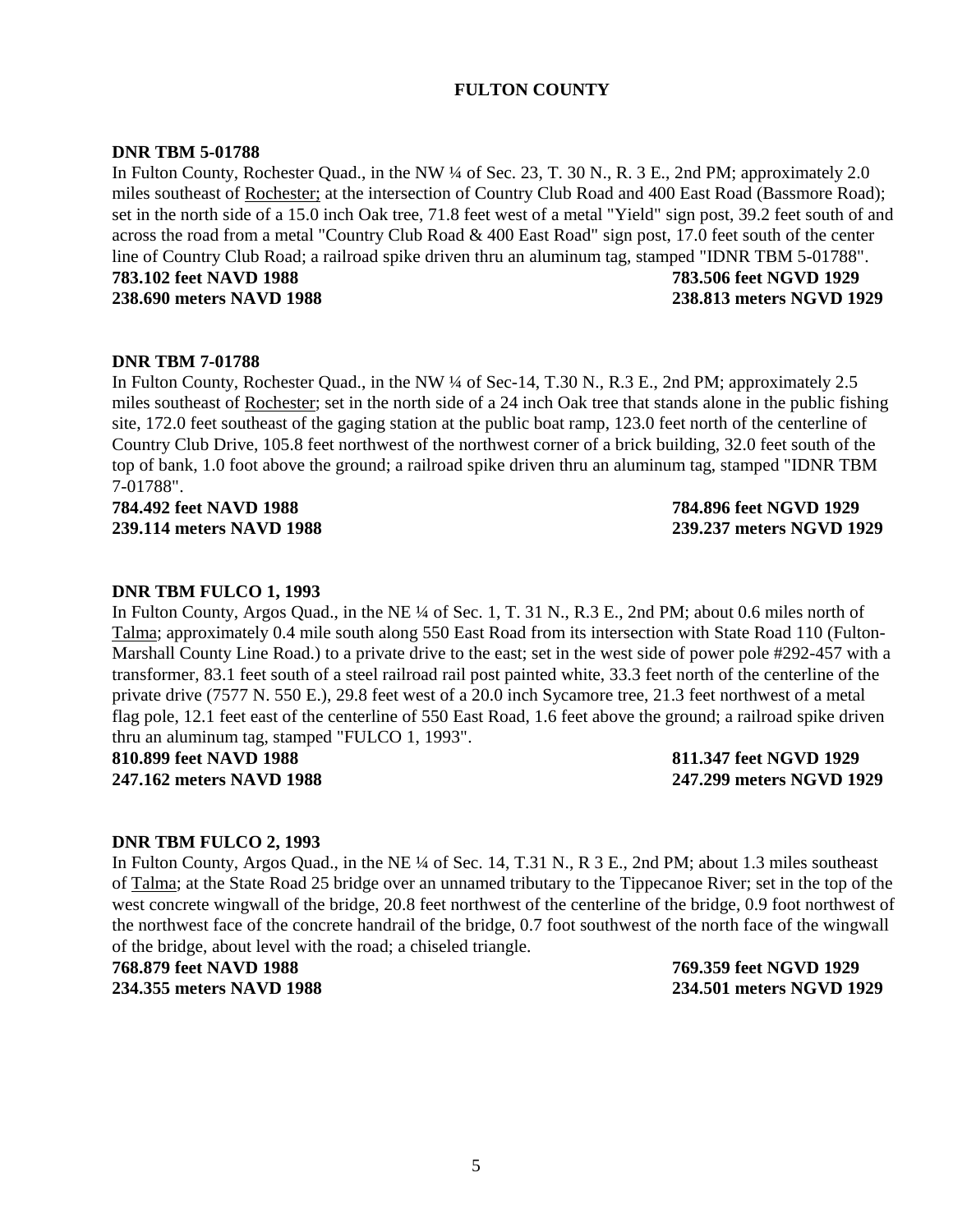### **DNR TBM FULCO 3, 1993**

In Fulton County, Rochester Quad., in the East ½ of Sec. 36, T. 31 N., R. 3 E., 2nd PM; approximately 1.3 miles northwest of Rochester; at the "T" road intersection of Oilstone Road and Meridian Road, approximately 300 feet west of the intersection of U.S. 31 and Oilstone Rd.; set in the south side of power pole #CAN, 49.8 feet north of the center line of Oilstone Road, 41.2 feet northwest of a metal "Buckeye Pipeline" sign post, 4.7 feet west of the metal end post of a north-south fence line, 6.5 feet west of the extended centerline of Meridian Road, 1.9 feet above the ground; a railroad spike driven thru an aluminum tag, stamped "IDNR TBM FULCO 3, 1993".

### **DESTROYED**

#### **DNR TBM FULCO 4, 1993**

In Fulton County, Pershing Quad., in the NW ¼ of Sec. 26, T. 31 N., R. 2 E., 2nd PM; about 1.5 miles southeast of Anderson Lake; at the "T" road intersection of 375 North Road and 200 West Road, in the northeast quadrant of the intersection; set in the west side of a power pole, 56.0 feet north of the centerline of 375 North Road, 10.5 feet southeast of a mailbox ( J&W Johnson), 4.2 feet north-northwest of a metal fence post, 1.5 feet west of a fence line, 1.9 feet above the ground; a railroad spike driven thru an aluminum tag, stamped "INDR TBM FULCO 4, 1993".

**764.846 feet NAVD 1988 765.253 feet NGVD 1929**

# **233.126 feet NAVD 1988 233.250 meters NGVD 1929**

### **DNR TBM FULCO 5, 1993**

In Fulton County, Pershing Quad., in the SW ¼ of Sec. 22, T. 31 N., R.2 E., 2nd PM; approximately 0.7 mile southeast of Anderson Lake; approximately 0.45 mile west along 450 North Road from its intersection with 200 West Road to a white 1 and 1/2 story residence (#2707) on the south side of 450 North Road; set in the north side of a power pole, 66.5 feet west of the centerline of the private drive (#2707) to the south, 38.4 feet northwest of the northwest corner of the house(#2707), 15.0 feet south of the centerline of the road, 3.0 feet west of the wood mailbox post (#2707W.), 2.0 feet above the ground; a railroad spike driven thru an aluminum tag, stamped "INDR TBM FULCO 5, 1993".

**771.629 feet NAVD 1988 772.035 feet NGVD 1929 235.193 meters NAVD 1988 235.317 meters NGVD 1929**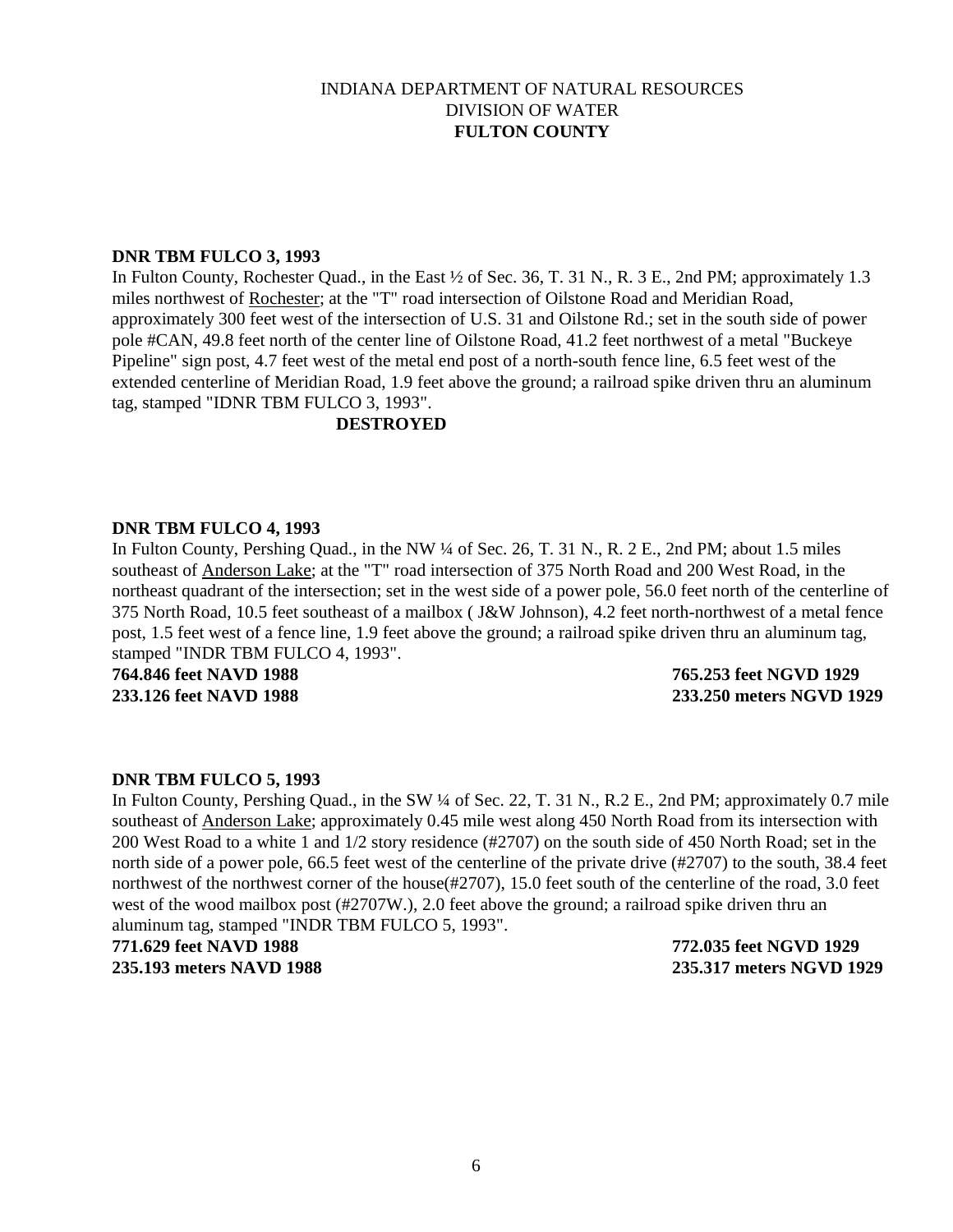# **DNR TBM FULCO 6, 1993**

In Fulton County, Pershing Quad., near the SE. corner of Section 18, T.31 N., R. 2 E., 2nd PM; about 1.9 miles North West of Pershing; at the "T" road intersection of 475 North Road and 500 West Road; set in the southwest side of a power pole with transformer, 16.8 feet north of the centerline of 475 North Road; 51.0 feet northwest of a "stop" sign post, 45.9 feet northeast of road sign post, 46.6 feet west of west end of a stone wall on the north side of 475 West Road 3 feet west of the extended centerline of 500 West Road; 1.4 feet south of an east west fence line, 2.0 feet above the ground; a railroad spike driven thru an aluminum tag, stamped "IDNR TBM FULCO 6, 1993".

**770.701 feet NAVD 1988 771.104 feet NGVD 1929 234.910 meters NAVD 1988 235.033 meters NGVD 1929**

# **DNR TBM FULCO 7, 1993**

In Fulton County, Argos Quad., in the NE ¼ of Sec. 21, T.31 N., R. 3 E., 2nd PM; approximately 1.7 miles south-southeast of Tiosa; at the intersection of 500 North Road and the Norfolk and Western railroad, in the southwest quarter of the intersection of the intersection; set in the northeast side of a utility pole, 95.0 feet southwest of the centerline of the railroad and the centerline of 500 North Road, 15.5 feet south of the centerline of 500 North Road, 85.0 feet west of the railroad tracks, 1.5 feet north of a fence line, 1.5 feet above the ground; a railroad spike driven thru an aluminum tag, stamped "IDNR TBM FULCO 7, 1993". **780.371 feet NAVD 1988 780.855 feet NGVD 1929 237.858 meters NAVD 1988 238.005 meters NGVD 1929**

### **DNR TBM FULCO 8, 1993**

In Fulton County, Rochester Quad., in the SW ¼ of Sec. 21, T.31 N., R. 3 E., 2nd PM; approximately 2.7 miles north-northeast of Rochester; at the Norfolk and Western Railroad bridge over the Chippewanuck Creek; set in the top of the southwest concrete headwall of the bridge, 4.5 feet west of the west rail of the tracks, 0.8 foot south of the north face of the southwest headwall of the bridge, 0.9 foot north of the south face of the concrete headwall, 0.7 foot below the top of the rails of the tracks; a chiseled triangle.

**767.437 feet NAVD 1988 767.905 feet NGVD 1929 233.915 meters NAVD 1988 234.058 meters NGVD 1929**

### **DNR TBM FULCO 9, 1993**

In Fulton County, Rochester Quad., in the Michigan Road Grant Number 30; approximately 1.0 mile north of Rochester; at the "T" road intersection of (Old US 31) Main Street and Olson Road, in the east quadrant of the intersection; set in the west side of power pole #827-3552, 47.0 feet east of the centerline of Old US 31, 33.5 feet southeast of the south metal "road direction" sign post, 29.5 feet south of the extended centerline of Olson Road, 3.0 feet below the level of Old US 31, 1.7 feet above the ground; a railroad spike driven thru an aluminum tag, stamped "INDR TBM FULCO 9, 1993".

**766.115 feet NAVD 1988 766.520 feet NGVD 1929**

**233.512 meters NAVD 1988 233.512 meters NAVD 1929**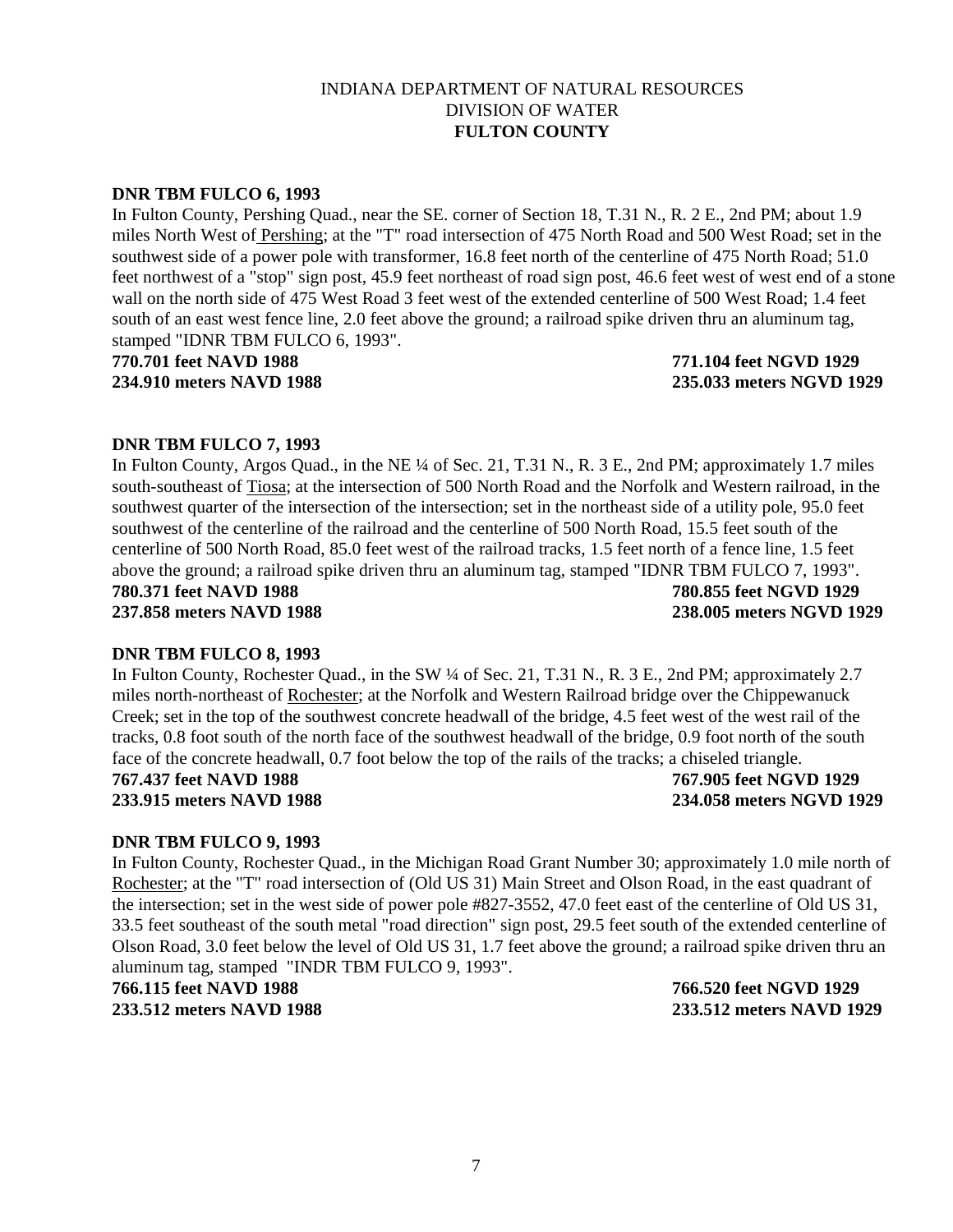### **DNR TBM FULCO 10, 1994**

In Fulton County, Culver Quad., in the NE ¼ of Sec. 9, T.31 N., R. 1 E., 2nd PM; approximately 1.25 mile north of Delong; at the intersection of 700 North Road, in the southwest quarter of the intersection; set in the southwest side of power pole # BCF23 (power pole has a guy pole with a guy wire on the north side of 700 North Road), 125.7 feet west of the centerline of 900 East Road, 85.3 feet west of a metal "stop" sign post, 23.5 feet east of a P K nail 2.0 feet above the ground in the north side of a 8.0 inch pine tree (east most pine tree in a east-west line of pine and spruce trees), 18.0 feet south of the centerline of 700 North Road, 1.0 foot above the ground; a railroad spike driven thru an aluminum tag, stamped "IDNR TBM FULCO 10, 1994"

**738.304 feet NAVD 1988 738.703 feet NGVD 1929**

**225.035 meters NAVD 1988 225.157 meters NGVD 1929**

# **DNR TBM FLK 11, 1994**

In Fulton County, Culver Quad., in the NE ¼ of Sec. 7, T. 31 N., R.1 E., 2nd PM; approximately 1.2 miles east-southeast of Monterey; at the "T" road intersection of 1100 West Road and Olson Road; set in the west side of a power pole with a guy wire, 98.0 feet southwest of and across the "T" road intersection from a white and orange plastic PVC buried fiber optic cable marker post, 64.5 feet south of a metal "Olson Rd & 1100 W" road sign post, 64.0 feet south of the extended centerline of Olson Road, 13.5 feet west of the centerline of 1100 West Road, 1.0 foot above the ground; a railroad spike driven thru an aluminum tag, stamped "IDNR TBM FLK 11, 1994".

**747.624 feet NAVD 1988 748.022 feet NGVD 1929**

**227.876 meters NAVD 1988 227.997 meters NGVD 1929**

### **DNR TBM FLK 12, 1994**

In Fulton County, Culver Quad., in the NE ¼ of Sec. 8, T.31 N., R. 1 E., 2nd PM; approximately 1.1 miles northwest of Delong; approximately 0.3 mile south along State Road 17 from the State Road 17 bridge over the Tippecanoe River to Olson Road, thence 0.4 mile generally northwest to a bend in the road to the west, and the tbm on the north side of Olson Road; set in the south side of power pole #791-349 with a guy wire, 46.2 feet west of a metal satellite dish support post, 24.7 feet east of a white and orange plastic PVC buried fiber optic cable marker post, 17.0 feet north of the centerline of Olson Road, 10.2 feet west of the centerline of a gravel private drive to the north, 3.2 feet east-northeast of a green metal telephone junction box, 1.0 foot above the ground; a railroad spike driven thru an aluminum tag, stamped "IDNR TBM FLK 12, 1994" **737.436 feet NAVD 1988 737.835 feet NGVD 1929 224.771 meters NAVD 1988 224.892 meters NGVD 1929**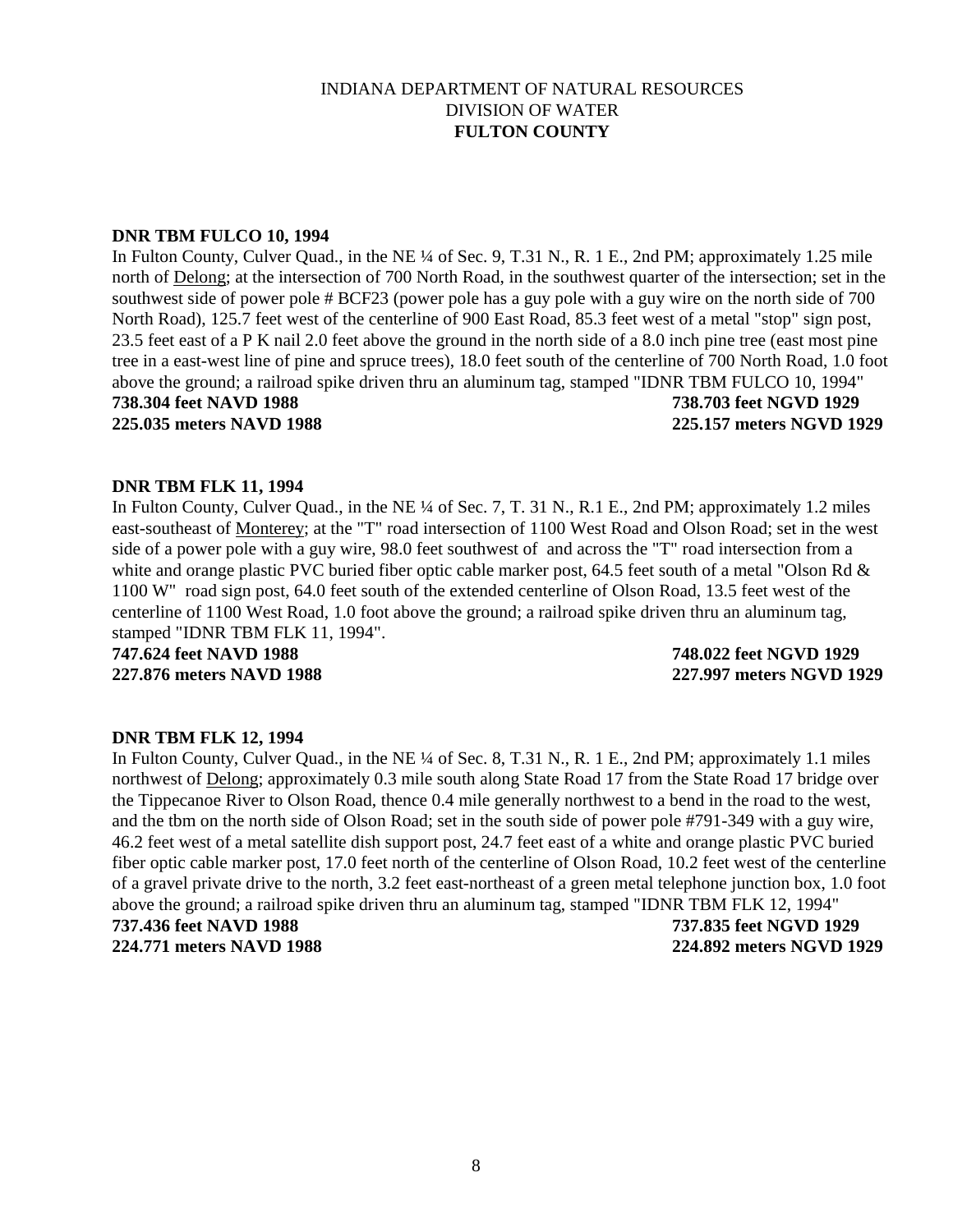#### **DNR TBM FLK 15, 1994**

In Fulton County, Culver Quad., in the SE ¼ of Sec. 10, T.31 N., R.1 E., 2nd PM; approximately 0.5 mile northeast of Delong; at the "T" road intersection of 850 West Road and 600 North Road; set in the south side of powerpole #BC 175, in the northwest quadrant of the intersection, 42.2 feet northeast of and across 600 North Road from a metal fence corner post that has two metal supports, 16.0 feet north of the centerline of 600 North Road, 7.3 feet west of the extended centerline of 850 West Road, 7.0 feet west of a metal (850 W. 600 N) road sign post, 1.6 feet east of a gray metal telephone junction box, 1.0 foot above the ground; a railroad spike driven thru an aluminum tag, stamped "IDNR TBM FLK 15, 1994"

**741.840 feet NAVD 1988 742.241 feet NGVD 1929 226.113 meters NAVD 1988 226.235 meters NGVD 1929**

#### **DNR TBM FLK 16, 1994**

In Fulton County, Culver Quad., in the NE ¼ of Sec. 23, T.31 N., R.1 E., 2nd PM; approximately 1.7 miles southeast of Delong; at the "T" road intersection of 500 North Road and 750 West Road, in the southeast quadrant of the intersection; set in the west side of a powerpole #229-520 with a transformer and guy wire, 130.0 feet south of the centerline at 500 North Road, 40.0 feet east of and across 750 West Road from a powerpole with a meter box, 34.5 feet south of a metal "stop" sign post, 20.5 feet east of the centerline of 750 West Road, 1.0 foot above the ground; a railroad spike driven thru an aluminum tag, stamped "IDNR TBM FLK 16, 1994"

**741.504 feet NAVD 1988 741.905 feet NGVD 1929 226.011 meters NAVD 1988 226.133 meters NGVD 1929**

#### **DNR TBM FLK 17, 1994**

In Fulton County, Rutland Quad., in the NW ¼ of Sec. 24, T.31 N., R.1 E., 2nd PM; approximately 3.1 miles west of Anderson Lake; approximately 0.25 mile east along 500 North Road from the "T" road intersection of 675 East Road and 500 North Road to power pole #BCF11 with a transformer and guy wire on the south side of 500 North Road at 6527 West 500 North; set in the north side of powerpole #BCF11, 105.0 feet east of the centerline of the private gravel drive to the south at 6527 West 500 North, 103.0 feet west powerpole #BCF10 with 3 transformers and 3 guy wires, 60.8 feet southwest of and across the road from a 1 and  $1/2$  foot square 5 feet tall concrete fence corner post with east-west concrete wings, 37.2 feet south of and across 500 North Road from a east-west fence line, 3.1 feet southwest of the guy wire anchor for powerpole #BCF11, 1.3 feet above the ground; a railroad spike driven thru an aluminum tag, stamped "IDNR TBM FLK 17, 1994" **760.587 feet NAVD 1988 760.989 feet NGVD 1929 231.827 meters NAVD 1988 231.950 meters NGVD 1929**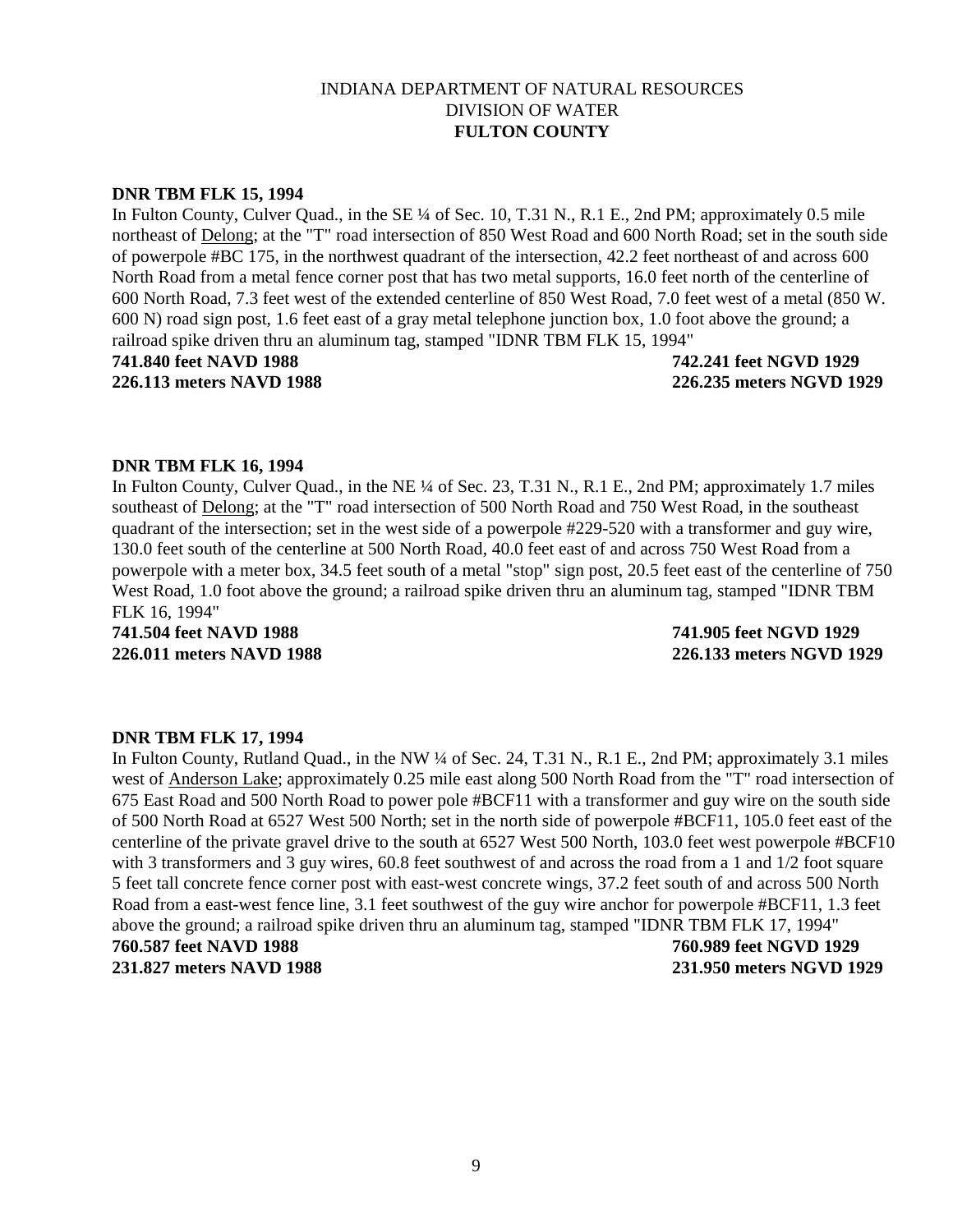#### **DNR TBM FLK 18, 1994**

In Fulton County, Pershing Quad., in the NE ¼ Sec. 27, T.31 N., R.2 E., 2nd PM; approximately 5 miles east of Leiters Ford; about 0.4 miles North along 275 West Road (Strawberry Lane) from the intersection of 275 West Road and Olson Road, at the residence at #3756 275 West Road; set in the south side of a power pole, 108.3 feet east of mailbox post at residence (#3756 275 West Road), 85 feet Northeast of the centerline of 275 West Road and the extend centerline of a two car gray garage at the above residence, 40.5 feet southeast of the southeast corner of a gray mini barn, 1.3 feet east of the east most white wooden fence post, 0.9 foot above the ground; a railroad spike driven thru an aluminum tag, stamped "IDNR TBM FLK 18, 1994". **739.014 feet NAVD 1988 739.422 feet NGVD 1929 225.252 meters NAVD 1988 225.376 meters NGVD 1929**

#### **DNR TBM FLK 19, 1994**

In Fulton County, Pershing Quad., in the NE ¼ Sec. 27, T.31 N., R.2 E., 2nd PM; approximately 5 miles east of Leiters Ford; about 0.2 miles North along 275 West Road (Strawberry Lane) from the intersection of Olson Road and 275 West Road; at the beginning of where 275 West Road loops back on itself; set in the west side of a power pole with a transformer; 103.1 feet northeast of a speed limit sign (25 mph) post, 23.2 feet northerly of the "JC GLEVA" 3715 275 West Road mailbox post, 13 feet south of the centerline of a sand driveway, 35 feet east of the centerline of the north and south bound 275 West Road, 62 feet southwest of a light pole with a meter box, 1.2 feet above the ground; a railroad spike driven thru an aluminum tag stamped "IDNR TBM FLK 19, 1994"

**741.041 feet NAVD 1988 741.446 feet NGVD 1929**

**225.870 meters NAVD 1988 225.994 meters NGVD 1929**

#### **DNR TBM FLK 20, 1994**

In Fulton County, Pershing Quad., near the center of Sec. 27, T.31 N., R.2 E., 2nd PM; about 5.0 miles east of Lieters Ford; in the northeast ¼ of intersection of Olson Road and 275 West Road (Strawberry Lane); set in the south side of a power pole, 55.3 feet east of a "stop" sign post, 51.2 feet northeast of a street sign post, 40.8 feet north of a power pole, 33.5 feet east of the centerline of 275 West Road, 24.5 feet north of the centerline of Olson Road, 1.0 foot above ground; a railroad spike driven thru an aluminum tag, stamped "IDNR TBM FLK 20, 1994"

**754.685 feet NAVD 1988 755.093 feet NGVD 1929 230.029 meters NAVD 1988 230.153 meters NGVD 1929**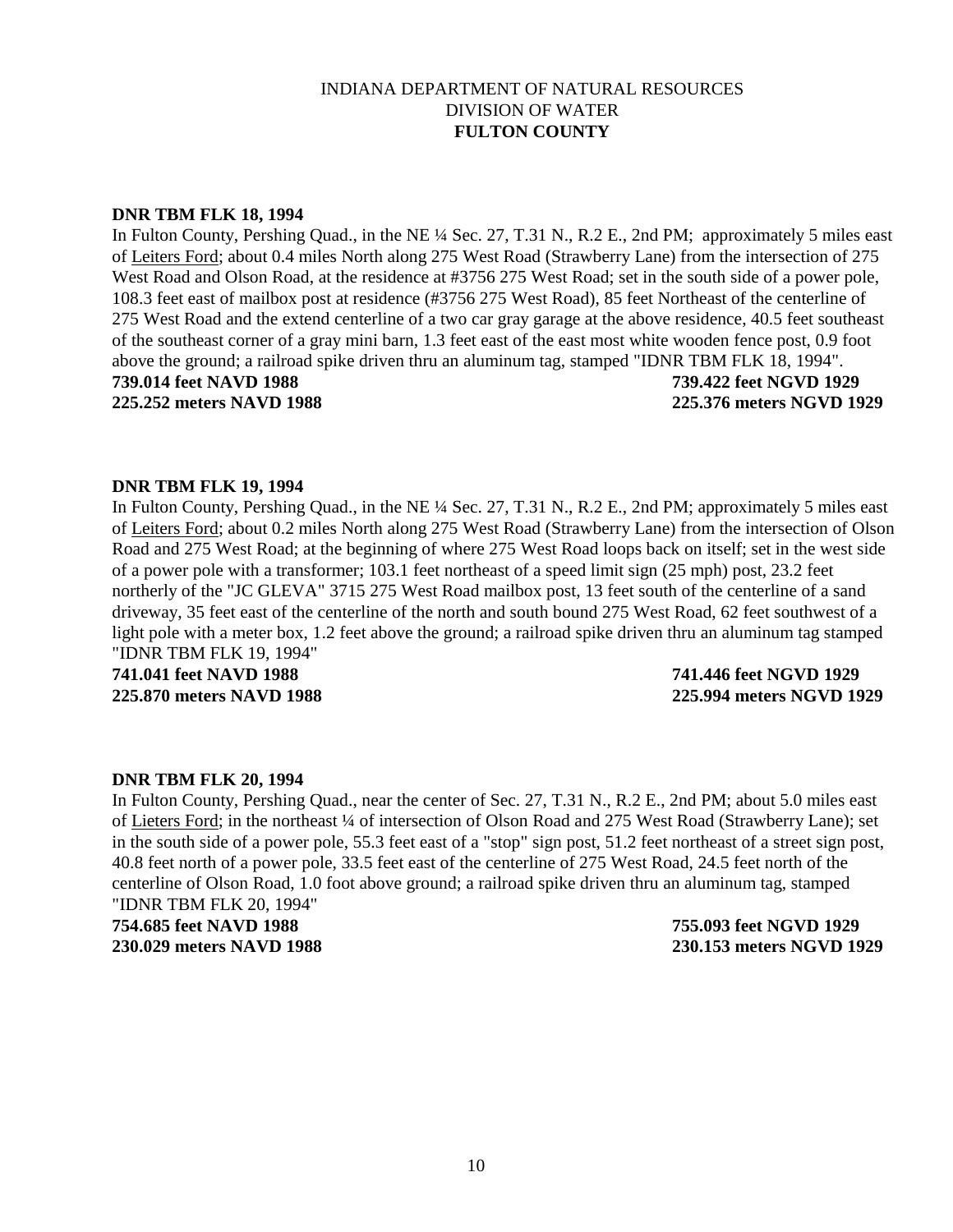# **DNR TBM FLK 21, 1994**

In Fulton County, Pershing Quad,. in the SW ¼ Sec. 27, T.31 N., R.2 E., 2nd PM; approximately 5.5 miles east of Leiters Ford; approximately 0.2 miles west along Olson Road from the intersection of 200 W. Road and Olson Road; set in the southerly side of a power pole 60.5 feet westerly of the southwest corner of the Robert Smith residence, 17.1 feet north of the centerline of Olson Road, 36.5 feet northwest of a fence corner post, 48.5 feet northerly from a telephone pole on the south side of Olson Road, 1.1 feet southerly from a fence line, 31.8 feet northwest of a telephone on the north side of Olson Road, 0.5 foot above the ground; a railroad spike driven thru an aluminum tag, stamped "IDNR TBM FLK 21, 1994"

### **756.997 feet NAVD 1988 757.405 feet NGVD 1929 230.733 meters NAVD 1988 230.857 meters NGVD 1929**

# **DNR TBM FLK 22, 1994**

In Fulton County, Pershing Quad., in the SW ¼ Sec. 23, T.31 N., R.2 E., 2nd PM; about 6 miles east of Leiters Ford; in the southeast 1/4 of the intersection of 450 North Road and 200 West Road; set in the west side of a power pole 59 feet south of the centerline of 450 North Road, 15 feet east of the centerline of 200 West Road, 4 feet east of a "stop" sign post, 24.5 feet north of the anchor bolt of the guy wire of a power pole, 1.4 feet west of a fence line, 1.0 foot above the ground; a railroad spike driven thru an aluminum tag, stamped "IDNR TBM FLK 22, 1994".

**787.130 feet NAVD 1988 787.537 feet NGVD 1929**

**239.918 meters NAVD 1988 240.042 meters NGVD 1929**

# **DNR TBM FLK 23, 1994**

In Fulton County, Pershing Quad., in the SE ¼ of Sec. 21, T.31 N., R.2 E., 2nd PM; about 4.8 miles east of Leiters Ford; approximately 1.1 miles west along 450 North Road from the intersection of 200 West Road and 450 North Road, to a small white house with a green roof, on the south side of 450 North Road; set in the north side of a power pole with a transformer and a security light 17.5 feet south of the centerline of 450 North Road, 37.5 feet east of a mailbox post, 35.2 feet southerly of a guy pole, 18.4 feet east of the approximate centerline of a private gravel drive, 80.4 feet northeast of a 30 inch tree with a "posted" sign on it, 1.0 foot above the ground; a railroad spike driven thru an aluminum tag, stamped "IDNR TBM FLK 23, 1994"

**758.056 feet NAVD 1988 758.461 feet NGVD 1929 231.056 meters NAVD 1988 231.179 meters NGVD 1929**

### **DNR TBM FLK 24, 1994**

In Fulton County, Pershing Quad., near the NW ¼ of Sec. 21, T.31 N., R.2 E., 2nd PM; about 4 miles east of Leiters Ford; at the intersection of 475 North Road and 400 West Road; set in the west side of a power pole, 82.2 feet east of a "stop" sign post, 70.5 feet northeast of the northern most vertical railroad track, 61.7 feet northeast of the southern-most vertical railroad track, 14.0 feet east of the centerline of 400 West Road, 4.1 feet north of a concrete fence post, 1.0 foot above the ground; a railroad spike driven thru an aluminum tag, stamped "IDNR TBM FLK 24, 1994"

**794.982 feet NAVD 1988 795.386 feet NGVD 1929 242.311 meters NAVD 1988 242.434 meters NGVD 1929**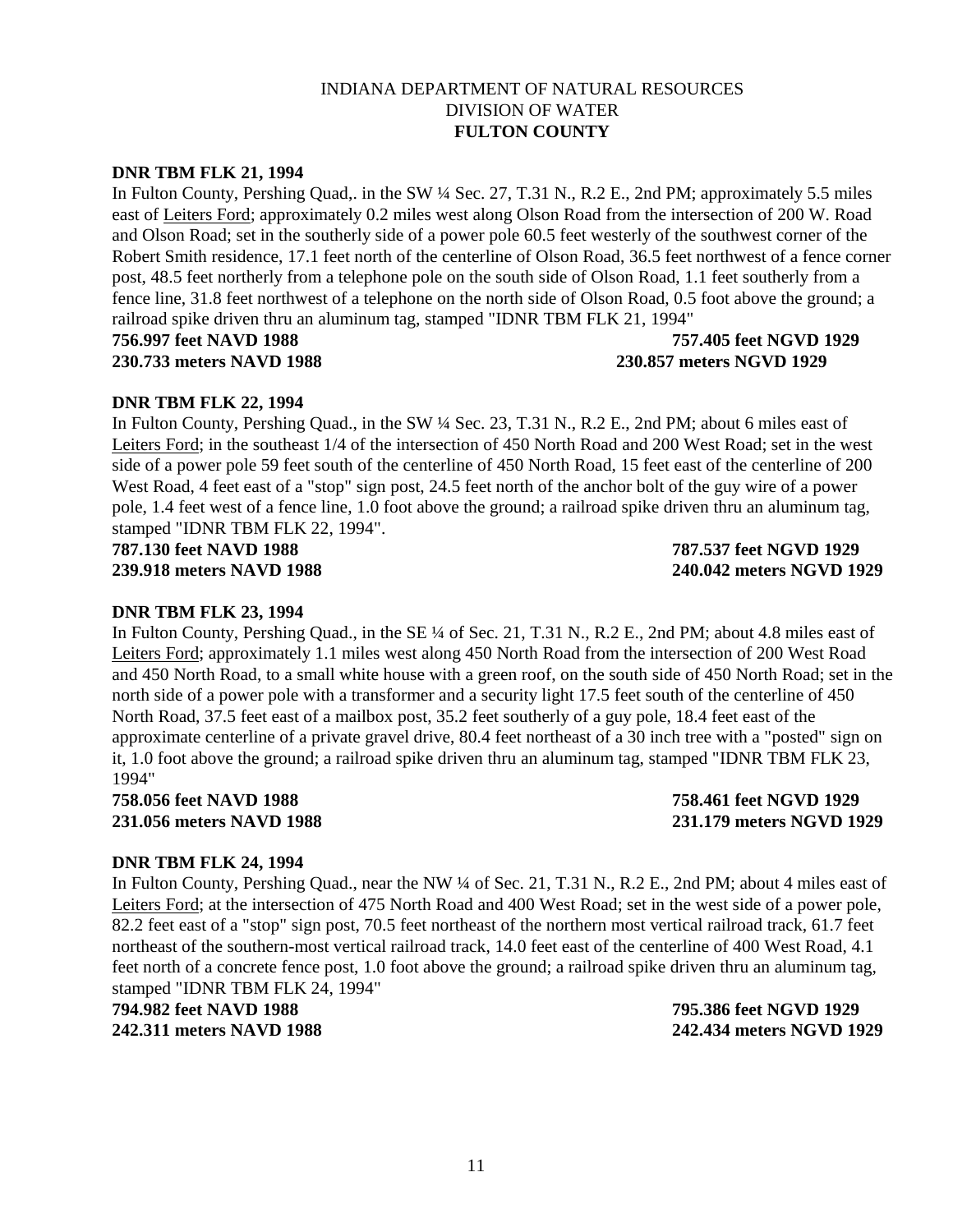## **DNR TBM FLK 25, 1994**

In Fulton County, Pershing Quad., in the NW ¼ of Sec. 11, T. 30 N., R.2 E., 2nd PM; about 2.7 miles southeast of Pershing; in the southeast 1/4 of the intersection of 100 North Road and 200 West Road; set in the west side of a power pole, 77 feet southeasterly of the centerline centerline intersection of 200 West Road and 100 North Road, 76 feet south of the centerline of 100 North Road, 57 feet southeast of the northeast corner of a concrete fence post in the southwest 1/4 of intersection, 18 feet east of the centerline of 200 West Road, 7.0 feet southerly of "stop" sign post, 0.9 foot above the ground; a railroad spike driven thru an aluminum tag, stamped "IDNR TBM FLK 25, 1994"

# **758.027 feet NAVD 1988 758.436 feet NGVD 1929**

**231.047 meters NAVD 1988 231.172 meters NGVD 1929**

### **DNR TBM FLK 26, 1994**

In Fulton County, Pershing Quad., in the SW ¼ of Sec. 35, T. 31 N., R. 2 E., 2nd PM; about 2.1 miles east southeast of Pershing; in northeast 1/4 of the intersection of 200 North Road and 200 West Road; set in the west side of a power pole 89 feet northeast of the centerline/centerline intersection of 200 West Road and 200 North Road, 88 feet north of the centerline of 200 North Road, 15 feet east of the centerline of 200 West Road, 42 feet northeast of a road sign post for 200 West Road and 200 North Road, 1.5 feet west of a wire fence line, set 1.0 foot above the ground; a railroad spike driven thru an aluminum tag, stamped "IDNR TBM FLK 26, 1994".

**765.321 feet NAVD 1988 765.729 feet NGVD 1929**

**233.270 meters NAVD 1988 233.395 meters NGVD 1929**

### **DNR TBM FLK 27 A, 1994**

In Fulton County, Pershing Quad., in the SW ¼ of Sec. 26, T. 31 N., R. 2 E., 2nd PM; about 2.1 miles east of Pershing; in the southeast 1/4 of the intersection of Olsen Rd. and 200 West Road; set in the west side of a power pole with 3 transformers, 108 feet south of the centerline of Olsen Road, 58.4 feet east of a vertical railroad rail painted silver, 41.9 feet south of a "stop" sign post, 16 feet east of the centerline of 200 West Road, 4 feet west of a fence line, 0.9 foot above the ground; a railroad spike driven thru an aluminum tag, stamped "IDNR TBM FLK 27, 1994"

# **759.833 feet NAVD 1988 760.240 feet NGVD 1929 231.598 meters NAVD 1988 231.722 meters NGVD 1929**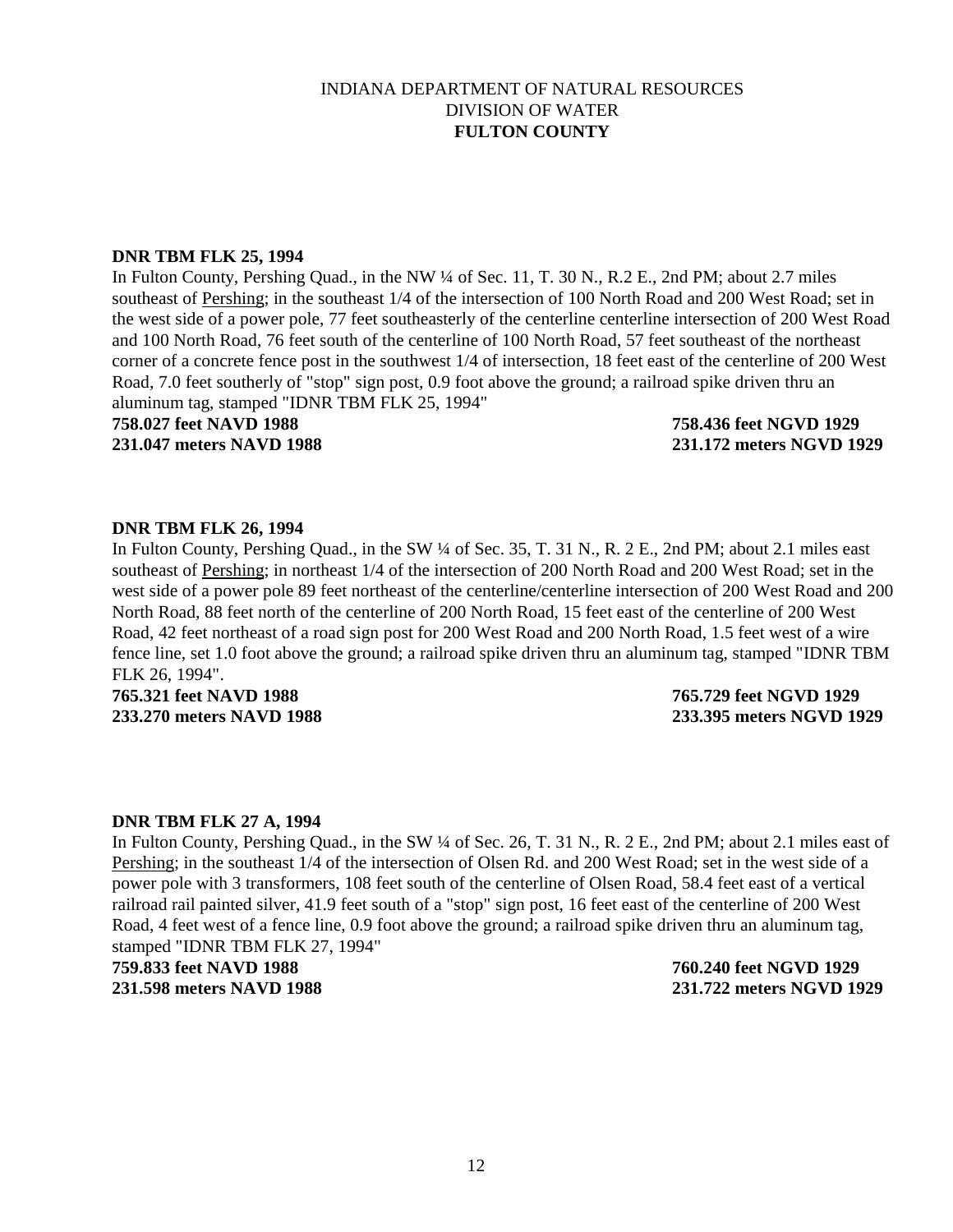# 13

## INDIANA DEPARTMENT OF NATURAL RESOURCES DIVISION OF WATER **FULTON COUNTY**

**DNR TBM FLK 28, 1994**In Fulton County, Rochester Quad, in the NW ¼ Sec 28, T. 31 N., R. 3 E., 2nd PM; approximately 2.7 miles northeast of Rochester; at the intersection of 375 North Road and the Norfolk and Western Railroad, in the northwest quarter of the intersection; set in the south side of a power pole with a guy wire in to the west, 78.7 feet northwest of a wood mailbox post #2486 (Tim Eizenger residence), 35.8 feet northwest of a telephone pole #1014 with a guy wire, 50.8 feet west of a wood railroad crossing sign post, 71.0 feet west of the west rail of railroad and the centerline of the road crossing the railroad, 12.5 feet west of the road crossing the railroad, 12.5 feet west of the extended centerline of a private drive to the north, 93.0 feet north of the centerline of a private drive to the west (#2486 E.), 1.2 feet above the ground a railroad spike driven thru an aluminum tag, stamped "IDNR TBM FLK 28, 1994" **769.995 feet NAVD 1988 770.458 feet NGVD 1929**

**234.695 meters NAVD 1988 234.836 meters NGVD 1929**

# **DNR TBM FLK 29, 1994**

In Fulton County, Rochester Quad., in the NW ¼ of Sec. 27, T. 31 N., R. 3 E., 2nd PM; approximately 2.5 miles north-northeast of Rochester; at the State Road 25 bridge over Chippewanuck Creek; set in the top of the southeast corner of the north concrete bridge approach, 21.5 feet east of the centerline of State Road 25, 1.0 foot west of the north end of the east concrete guardrail of the bridge, 0.7 foot north of the concrete bridge seat, level with the road; a chiseled triangle.

**767.673 feet NAVD 1988 768.155 feet NGVD 1929**

**233.987 meters NAVD 1988 234.134 meters NGVD 1929**

# **DNR TBM FLK 30, 1994**

In Fulton County, Rochester Quad., in the North ½ of Sec. 22, T. 31 N., R. 3 E., 2nd PM; approximately 3.5 miles north-northeast of Rochester; at the 350 East Road bridge over the Tippecanoe River; set in the top of the northwest concrete bridge abutment, 16.5 feet west of the centerline of 350 East Road, 1.2 feet northwest of the northwest corner of the northwest concrete guardrail of the bridge, 0.4 foot east of the west face of the concrete bridge abutment, about level with the road; a chiseled triangle.

**767.138 feet NAVD 1988 767.640 feet NGVD 1929**

**233.824 meters NAVD 1988 233.977 meters NGVD 1929**

# **DNR TBM FLK 31, 1994**

In Fulton County, Argos Quad., in the SW ¼ of Sec. 14, T. 31 N. R. 3 E., 2nd PM; approximately 2.1 miles southwest of Talma; at the "T" road intersection of 500 North Road and State Road 25, in the northwest quadrant of the intersection; set in the west side of a power pole, 42.0 feet northwest of the centerline of State Road 25, 39.0 feet northeast of a concrete highway right-of-way marker, 36.0 feet north of the extended centerline of 500 North Road, 3.5 feet southwest of a metal telephone pedestal; a railroad spike driven thru an aluminum tag, stamped "IDNR TBM FLK 31, 1994"

**768.621 feet NAVD 1988 769.109 feet NGVD 1929 234.276 meters NAVD 1988 234.425 meters NGVD 1929**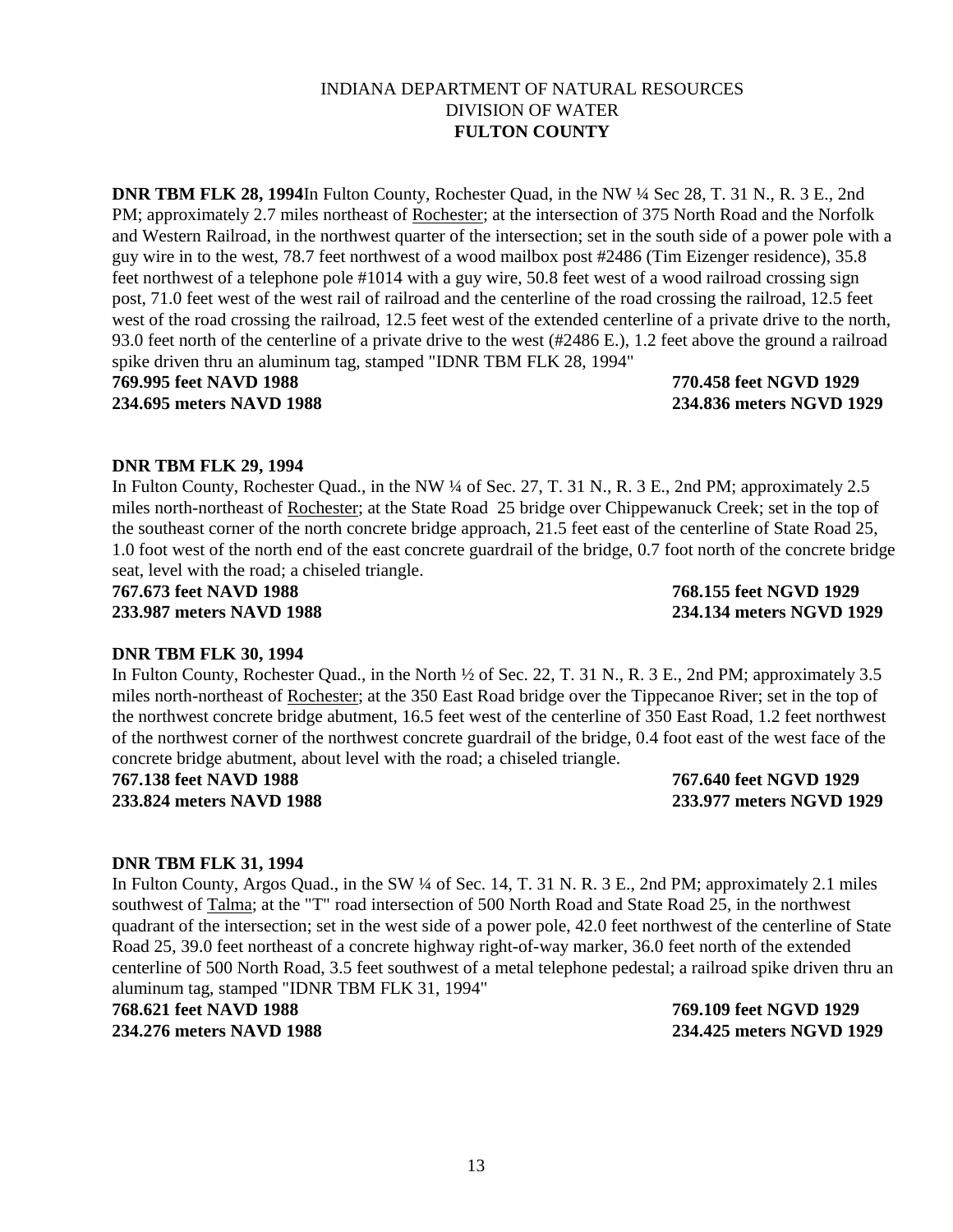### **DNR TBM FLK 33, 1994**

In Fulton County, Rochester Quad., in the NE ¼ of Sec. 23, T. 30 N., R. 3 E., 2nd PM; approximately 2.0 miles southeast of Rochester; at the intersection of 500 East Road and 150 South Road, in the northwest quarter of the intersection; set in the south side of a power pole, 59.0 feet west of the centerline of 500 East Road, 55.9 feet southwest of a metal "150S-500E" road sign post, 383. feet north of and across 150 South Road from a metal "stop" sign post, 22.5 feet north of the centerline of 150 South Road, 4.9 feet southwest of a railroad rail set vertically in the ground, 1.1 feet east of a green metal telephone pedestal, 0.9 foot above the ground; a railroad spike driven thru an aluminum tag, stamped "IDNR TBM FLK 33, 1994".

**791.114 feet NGVD 1988 791.517 feet NGVD 1929**

**241.132 meters NGVD 1988 241.255 meters NGVD 1929**

### **DNR TBM FLK 34, 1994**

In Fulton County, Rochester Quad., in the NW ¼ of Sec. 36, T. 30 N., R. 3 E., 2nd PM; approximately 4.3 miles southeast of Rochester; at the intersection of 350 South Road and 500 East Road, in the northeast quarter of the intersection; set in the northeast side of a power pole with a guy wire, 275 feet east of the centerline of 500 East Road, 18.0 feet north of the centerline 350 South Road, 51.0 feet west of the extended centerline of a private drive to the south (Scoot and Dawn Holtmeyer residence 5075 East 250 South), 41.8 feet northeast of and across 350 South Road from a green metal telephone pedestal, 20.4 feet east of a metal "caution buried telephone cable" sign post, 1.5 feet above the ground, 0.8 foot south of a fence line; a railroad spike driven thru an aluminum tag, stamped "IDNR TBM FLK 34, 1994".

**834.035 feet NAVD 1988 834.438 feet NGVD 1929 254.214 meters NAVD 1988 254.337 meters NGVD 1929**

### **DNR TBM Mill #1, 1990**

In Fulton County, Rochester Quad., in the East  $\frac{1}{2}$  of Sec. 31, T. 31 N., R. 3 E., 2nd PM; approximately 1.0 mile north-northwest Rochester; approximately 0.2 mile east along Olson Road from the Olson Road bridge over Mill Creek, set in the north side of powerpole #134-770, 45.0 feet southeast of and across Olson Road from a green metal telephone pedestal, 38.0 feet north of a wood gate post with a metal bar gate, 15.0 feet south of the centerline of Olson Road, 15.0 feet west of the extended centerline of a gravel road to the north, 2.0 feet above the ground; a railroad spike driven thru an aluminum tag, stamped "IDNR TBM"

**751.505 feet NAVD 1988 751.910 meters NGVD 1929 229.059 meters NAVD 1988 229.183 meters NGVD 1929**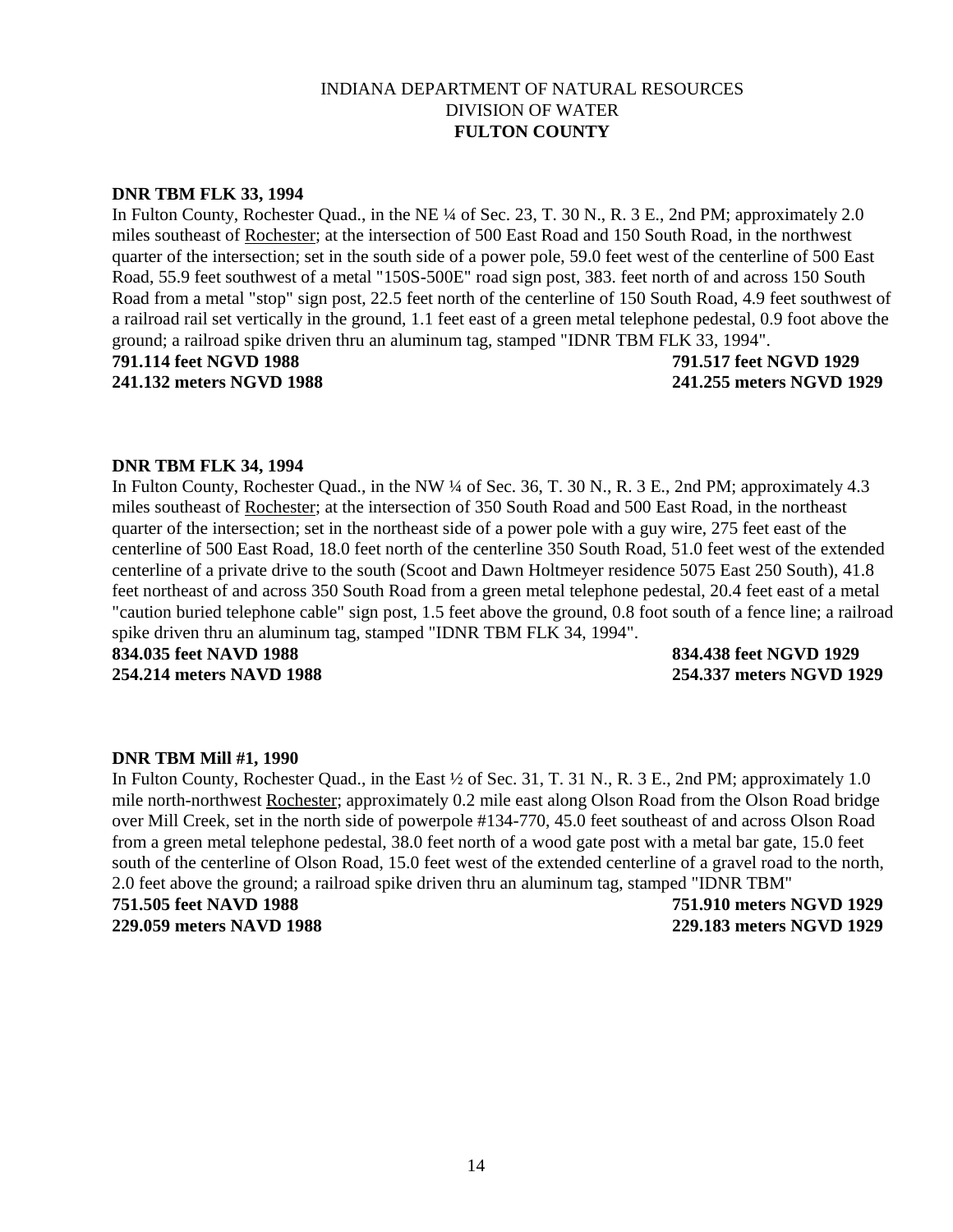#### **DNR TBM Mill #2, 1990**

In Fulton County, Rochester Quad., in the Michigan Road Grant #31; at Rochester; at the Fourth Street triple cmp culvert over Mill Creek; set in the south side of a utility pole #175 with an overhead light, 62.0 feet east of the centerline of the center of the culvert, 46.5 feet northeast of the northwest end of the southeast concrete wingwall of the culvert, 37.0 feet west of the extended centerline of an asphalt drive to the north leading to the Water Haven Apartments, 22.0 feet south of the centerline of Fourth Street, 1.5 feet above the ground; a railroad spike.

**770.791 feet NAVD 1988 771.193 feet NGVD 1929 234.938 meters NAVD 1988 235.060 meters NGVD 1929**

#### **DNR TBM Mill #3, 1990**

In Fulton County, Rochester Quad., in the Michigan Road Grant #32; at Rochester; at the Indiana Avenue triple pipe culvert over Mill Creek; set in the southwest side of powerpole #129-207 with a transformer, overhead light, and a guy wire, 60.1 feet southwest of the center of the top bolt of a fire hydrant painted yellow, 36.0 feet northeast of the centerline of the center pipe culvert, 17.0 feet southeast of the centerline of Indiana Avenue, 1.6 feet above the ground; a railroad spike.

**767.527 feet NAVD 1988 767.928 feet NGVD 1929 233.943 meters NAVD 1988 234.065 meters NGVD 1929**

**DNR BM FUL 10, 1993**In Fulton County, Culver Quad., in the SW ¼ of Sec. 6, T. 31 N., R. 1 E., 2nd PM; approximately 0.7 mile east-northeast of Monterey; approximately 0.5 mile north along State Road 17 from the State Road 17 bridge over the Tippecanoe River to 700 North Road, thence 1.7 miles generally west to the Monterey Pines Christmas Tree Farm, or 0.2 mile east along 700 North from the Pulaski-Fulton County line to the tbm on the north side of 700 North Road, 25.5 feet north of the centerline of 700 North Road, 20.1 feet southwest of a 48.0 inch Oak tree, 13.9 feet northwest of a metal "school bus turnaround" sign post, 3.8 feet south of a 8 inch square wood fence end post in a north-south fence line, 2.7 feet south of a orange D.N.R. witness post, 0.1 foot below the ground; a Department of Natural Resources brass control station tablet, stamped "FUL 10, 1993".

**730.933 feet NAVD 1988 731.331 feet NGVD 1929 222.789 meters NAVD 1988 222.910 meters NGVD 1929**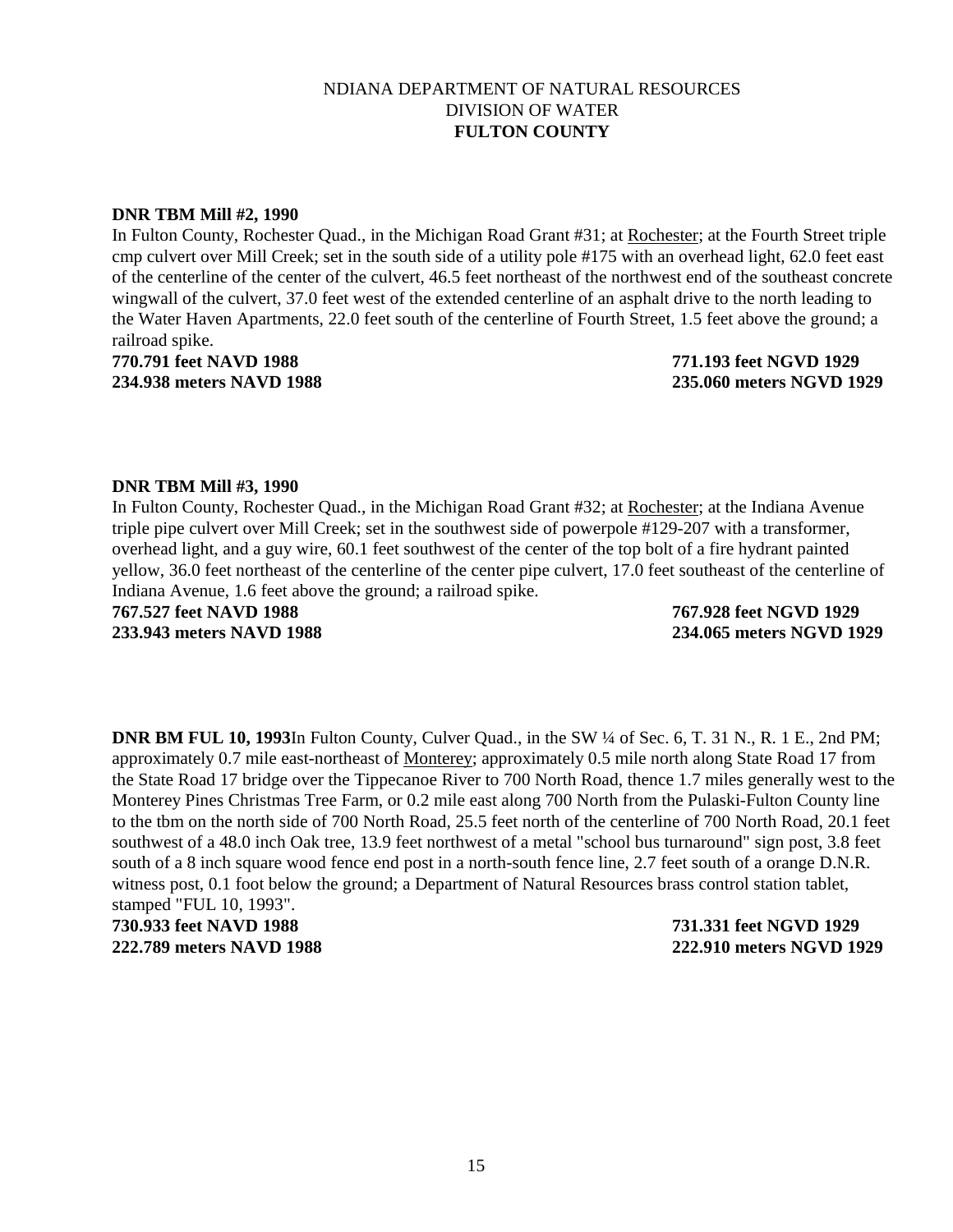#### **DNR BM FUL 11, 1993**

In Fulton County, Culver Quad., in the SW ¼ of Sec 5, T. 31 N., R. 1 E., 2nd PM; approximately 1.3 miles east of Monterey; at the 700 North Road cmp pipe culvert over Thompson Ditch; set in the top of a concrete post, 230 .5 feet west of the centerline of the cmp culvert under the road, 72.7 feet northwest of the northwest corner of a red barn with a field stone foundation, 45.1 feet northeast of the northeast corner of a small barn (tractor shed) with wood siding painted red, 16.2 feet south of the centerline of 700 North Road, 4.5 feet North of a power pole with overhead light and a metal meter box, 3.7 feet north of an orange D.N.R. witness post, 0.3 foot below the ground; a Department of Natural Resources brass control station tablet, stamped "FUL 11, 1993".

**728.955 feet NAVD 1988 729.353 feet NGVD 1929 222.186 meters NAVD 1988 222.307 meters NGVD 1929**

#### **DNR BM FUL 14, 1993**

In Fulton County, Culver Quad., in the NE ¼ of Sec. 15, T. 31 N., R. 1 E., 2nd PM; approximately 1.0 mile east-southeast of Delong; at the "T" road intersection of 800 West Road and 550 North Road, in the northwest quadrant of the intersection; set in the top of a concrete post, 45.5 feet northwest of and across 550 North Road from a metal fence corner post, 34.5 feet west of the centerline of 800 West Road, 29.5 feet southwest of a metal "stop" sign post (on the west side of 800 West Road), 16.5 feet north of the centerline of 550 North Road, 16.0 feet east of a power pole #BC153 with a transformer, 6.1 feet northeast of a wood mailbox post (#B045 W 550 N), 2.0 feet south of an orange DNR witness post, level with the ground; a Department of Natural Resources brass control station tablet, stamped "FUL 14, 1993".

**738.941 feet NAVD 1988 739.342 feet NAVD 1929 225.230 meters NAVD 1988 225.352 meters NAVD 1929**

**DNR BM FUL 16, 1993**In Fulton County, Pershing Quad., in the NW ¼ of Sec. 19, T. 31 N., R, 2 E., 2nd PM; approximately miles west of Anderson Lake; at the intersection of 475 North Road and 600 West Road; set in the top of a concrete post, 10.5 feet south of the extended centerline of 475 North Road, 9.0 feet eastnortheast of a 8 inch X 8 inch wood fence corner post, 6.5 feet east of the extended centerline of 600 West Road, 32.6 feet southeast of and across a private drive to the west from a 6 inch treated wood gate post, near the centerline of a dim lane to the south, 0.1 foot below the level of the ground; a Department of Natural Resources brass control station tablet, stamped "FUL 16, 1993".

**737.775 feet NAVD 1988 738.178 feet NGVD 1929**

**224.874 meters NAVD 1988 224.997 meters NGVD 1929**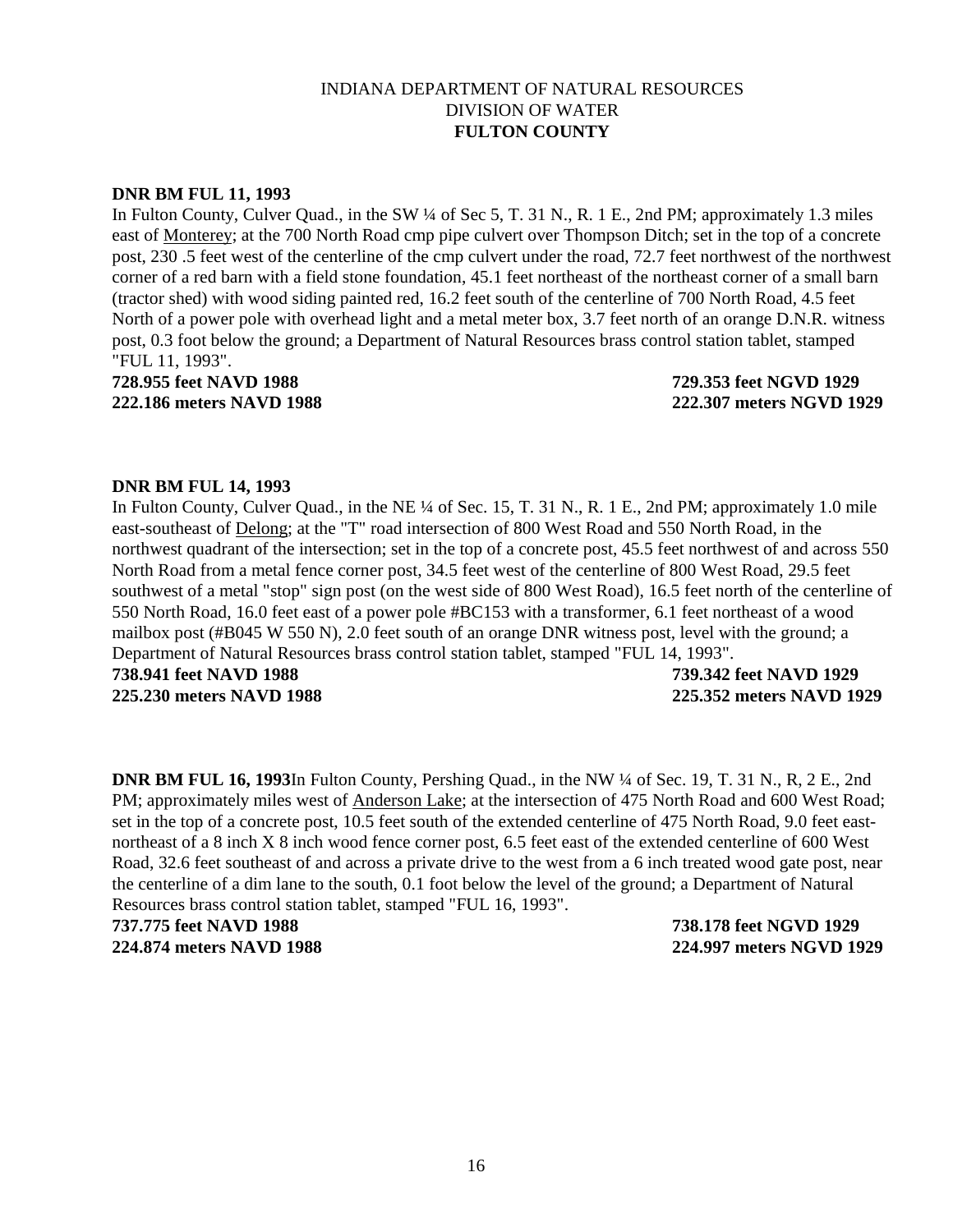### **DNR BM FUL 17, 1993**

In Fulton County, Pershing Quad., in the SW ¼ of Sec. 21, T. 31 N., R. 2 E., 2nd PM; about 1.75 miles northwest of Pershing; at the intersection of 500 West Road and Boicourts Dr/Beaman Ln; set in top of a concrete post, on the north side of the Tippecanoe River, 27 feet west of the centerline of 500 West Road, 28 feet north of the centerline of Beaman Lane, 11.5 feet northwest of a power pole, 10.4 feet northeast of the west guy wire anchor, 19.1 feet southerly of a "stop" sign post, 34.6 feet northeast a "slow, children at play" sign post, level with the ground; a Dept. of Natural Resources brass control station tablet, stamped "FUL 17, 1993".

**738.343 feet NAVD 1988 738.746 feet NGVD 1929 225.047 meters NAVD 1988 225.170 meters NGVD 1929**

### **DNR BM FUL 20, 1993**

In Fulton County, Pershing Quad., in the NE ¼ of Sec. 35, T. 31 N., R. 2 E., 2nd PM; approximately 2.8 miles east of Pershing approximately 1.05 mile generally east along Olson Road from its intersection with 200 West Road to a farm drive north (Freat Residence); set in the top of a concrete post, 70.5 feet east of the centerline of a private drive to the south, 15.7 feet south of the centerline of Olson Road, 9.7 feet east of a powerpole #43A with 2 guy wires, 5.4 feet southeast of a wood mailbox post (#1170), 3.0 feet north of a fence corner, 2.9 feet north of an orange D.N.R. witness post, on the extended centerline of the farm drive north (Freat Residence); a Department of Natural Resources brass control station tablet, stamped "FUL 20, 1993".

**760.221 feet NAVD 1988 760.628 feet NGVD 1929**

**231.716 meters NAVD 1988 231.840 meters NGVD 1929**

**DNR BM FUL 21, 1993**In Fulton County, Rochester Quad., in the NE ¼ of Sec. 36, T. 31 N., R. 2 E., 2nd PM; approximately 1.8 miles northwest of Rochester; approximately 0.65 mile west and north along Olson Road from its intersection with U.S. 31 to a bend in Olson Road to the west, and a gravel private drive to the north; set in the top of a concrete post, 40.0 feet southeast of and across the private drive from a 12.0 inch Pine tree, 23.8 feet east of the extended centerline of Olson Road from the south, 22.0 feet east of the north end of a steel guardrail, 8.2 feet east of the north leg of a road direction sign, 2.4 feet west of an orange D.N.R. witness post, 0.1 foot below the ground, on the extended centerline of Olson Road to the west; a Department of Natural Resources brass control station tablet, stamped "FUL 21, 1993". **755.087 feet NAVD 1988 755.493 feet NGVD 1929**

**230.151 meters NAVD 1988 230.275 meters NGVD 1929**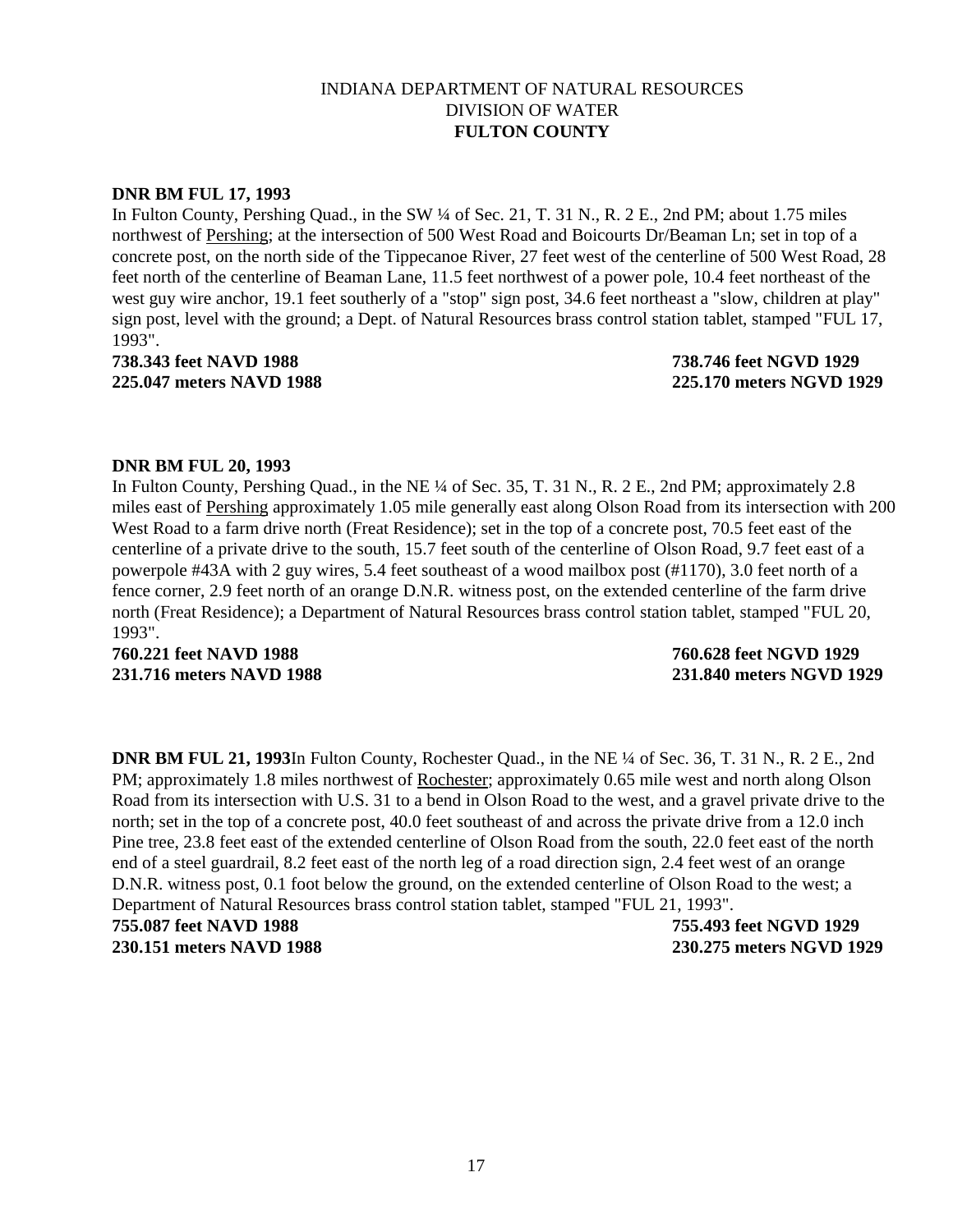#### **DNR BM FUL 24, 1993**

In Fulton County, Rochester Quad., in the Michigan Road Grant Number 29, approximately 2.2 miles north of Rochester; at the entrance to the Menominee Public Fishing Site; set in the top of a concrete post, 83.2 Feet northeast of the extended centerline of the east most gravel entrance drive and the centerline of 350 North Road, 65.0 feet east of the centerline of the east most gravel entrance drive, 40.0 feet northwest of a 22.0 inch oak tree, 38.0 feet southwest of a 18.0 inch oak tree, 37.1 feet north of the centerline of 350 North Road, 35.2 feet southeast of a 22.0 inch Oak tree, 28.7 feet south of the centerline of the gravel boat ramp access road, 2.3 feet south of an orange D.N.R. witness post, about level with the ground; a Department of Natural Resources brass control station tablet, stamped "FUL 24 1993".

**765.764 feet NAVD 1988 766.186 feet NGVD 1929 233.405 meters NAVD 1988 233.534 meters NGVD 1929**

#### **DNR BM FUL 26, 1993**

In Fulton County, Rochester Quad., in the NE ¼ of Sec. 21, T. 31 N., R. 3 E., 2nd PM; approximately 3.2 miles north-northeast of Rochester; at the Norfolk and Western Railroad bridge over the Tippecanoe River; set in the top of the northwest concrete headwall of the bridge, 5.4 feet west of the west rail of the tracks, 1.4 feet south of the north face of the headwall, 1.6 feet north of the south face of the headwall, 0.7 foot below the top of the rails of the railroad; a Department of Natural Resources brass control station tablet, stamped "FUL 26 1993".

**769.245 feet NAVD 1988 769.723 feet NGVD 1929**

**234.466 meters NAVD 1988 234.612 meters NGVD 1929**

**DNR BM FUL 27, 1993**In Fulton County, Rochester Quad., in the North ½ of Sec. 22, T. 31 N., R. 3 E., 2nd PM; approximately 3.5 miles north-northeast of Rochester; at the 350 East Road bridge over the Tippecanoe River; set in the southwest concrete bridge abutment, 15.0 feet west of the centerline of 350 East Road bridge, 0.9 foot west of the west face of the concrete guardrail of the bridge, 0.8 foot south of the north face of the abutment, 0.5 foot east of the west face of the abutment, about level with the road; a Department of Natural Resources brass control station tablet, stamped "FUL 27 1993".

**766.966 feet NAVD 1988 767.466 feet NGVD 1929 233.772 meters NAVD 1988 233.924 meters NGVD 1929**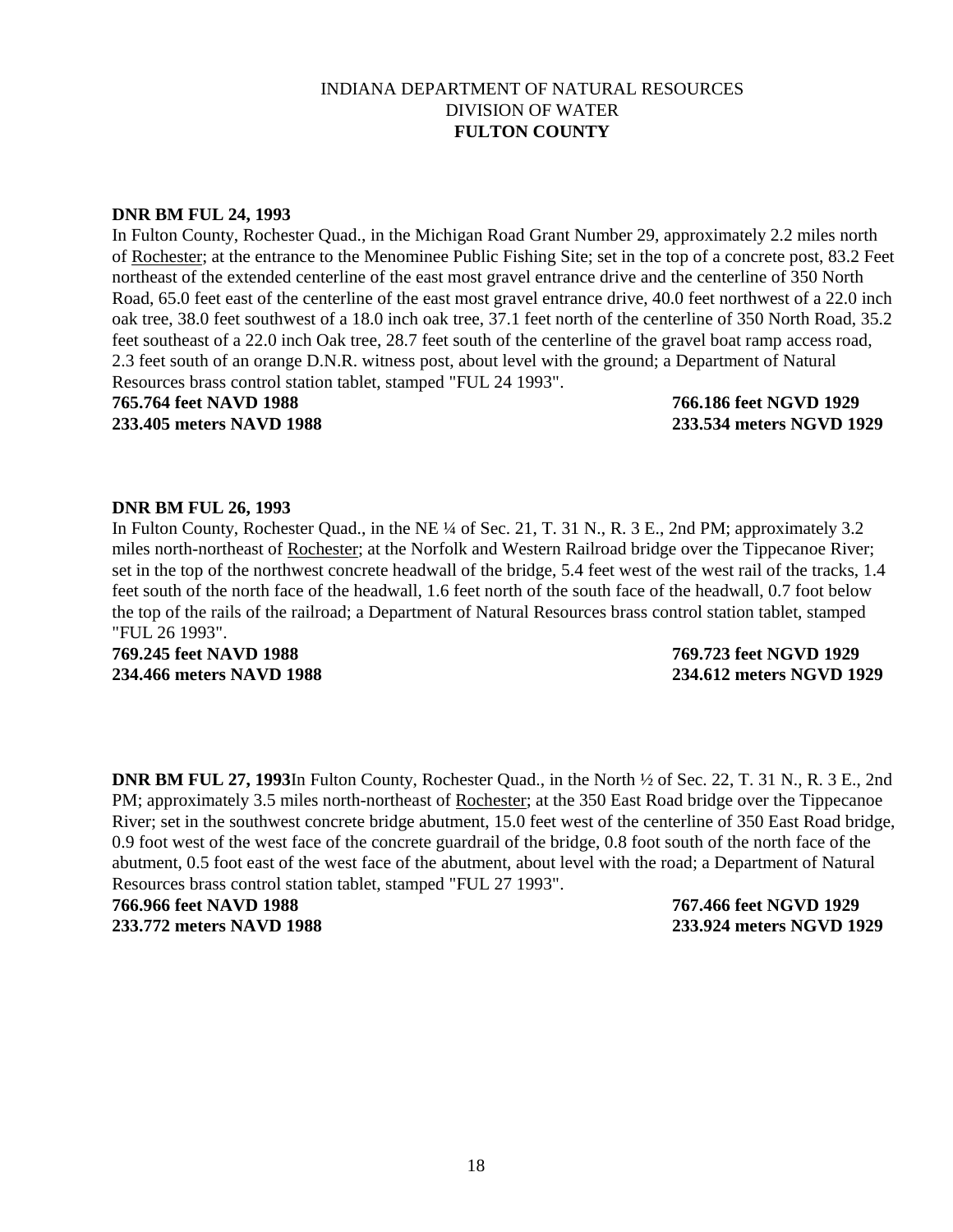#### **DNR BM FUL 30, 1993**

In Fulton County, Rochester Quad., in the SW ¼ of Sec. 25, T. 30 N., R. 3 E., 2nd PM; approximately 3.0 miles southeast of Rochester, at Wagoner; at the 500 East Road bridge over Rain Creek; set in the top of the third and east most metal and concrete bridge piling on the southeast side of the bridge, 17.1 feet southeast of the centerline of 500 East Road, 9.1 feet east of the east corner of the southeast concrete curb of the bridge, 1.15 feet southwest of the northeast corner of the concrete wingwall of the bridge, 0.65 foot south of the south face of the concrete wingwall of the bridge, 0.3 foot below the level of the road; a Department of Natural Resources brass control station tablet, stamped "FUL 30 1993".

**795.531 feet NAVD 1988 795.934 feet NGVD 1929 242.478 meters NAVD 1988 242.601 meters NGVD 1929**

### **DNR BM FUL 32, 1993**

In Fulton County, Rochester Quad., in the NW ¼ of Sec. 14, T. 30 N., R. 3 E., 2nd PM; approximately 1.0 mile southeast of Rochester; at the 400 East Road (Bessmore Park Road) bridge over Graham Ditch; set in the top of the southwest concrete abutment of the bridge, 13.8 feet west of the centerline of 400 East Road, 7.4 feet south of the north end of the abutment, 0.55 foot northwest of the northwest corner of a aluminum "I" beam guardrail support post, 0.5 foot north of the south end of the abutment, about level with the road; a Department of Natural Resources brass control station tablet, stamped "FUL 32 1993".

**782.443 feet NAVD 1988 782.847 feet NGVD 1929**

**238.489 meters NAVD 1988 238.612 meters NGVD 1929**

### **DNR BM FUL 33, 1993**

In Fulton County, Rochester Quad., in the SE ¼ of Sec. 9, T. 30 N., R. 3 E., 2nd PM; at Rochester; at the concrete outlet dam for Lake Manitou; set in the top of the south concrete headwall of the outlet spillway, 48.7 feet east of the west end of the principle spillway of the dam, 1.7 feet northwest of the southeast end of the concrete headwall of the outlet spillway, 1.1 feet east of the east end of the metal chain link fence end post on the south side of the outlet, 0.6 foot southwest of the northeast face of the headwall, 2.4 feet above the concrete spillway of the dam; a Department of Natural Resources brass control station tablet, stamped "FUL 33 1993".

**779.474 feet NAVD 1988 779.875 feet NGVD 1929**

**237.584 meters NAVD 1988 237.706 meters NGVD 1929**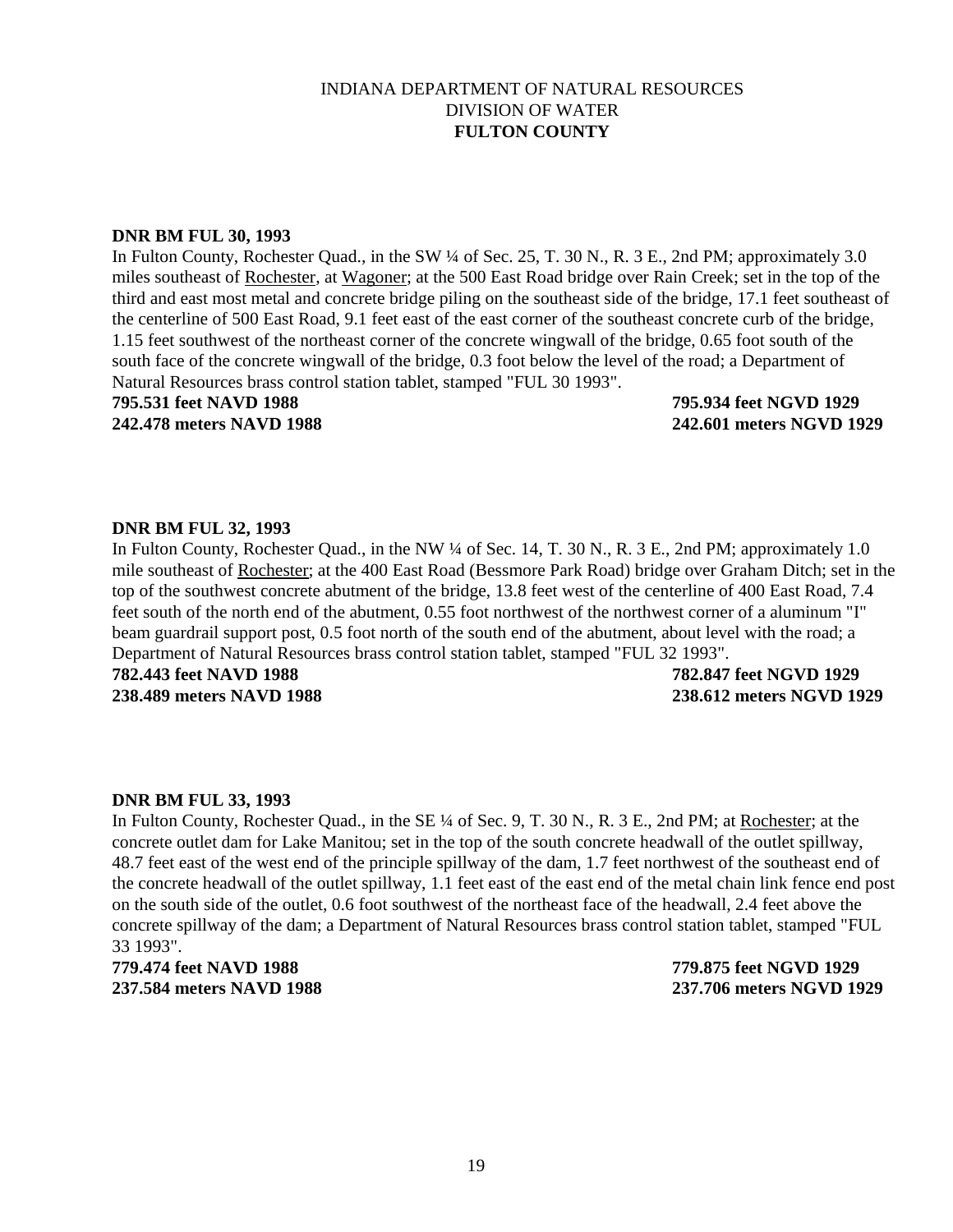### **DOT BM FUL L 152**

In Fulton County, Rochester Quad., in the South ½ of Sec. 31, T. 30 N., R. 3 E., 2nd PM; at Rochester; at the Main Street (Old US 31) bridge over Mill Creek; set in the top of the southwest concrete wingwall of the bridge, 48.2 feet west of the centerline of Main Street, 3.5 feet northwest of the northwest corner of the north most aluminum "I" beam support post of the southwest aluminum guardrail of the bridge, 0.8 foot west of the west face of the west concrete guardrail of the bridge, 0.65 foot south of the north face of the concrete wingwall of the bridge, about 1.0 foot below the level of the centerline of the road; a State Highway Commission of Indiana Survey Bench Mark tablet, stamped "FUL L152".

**767.680 feet NAVD 1988 768.083 feet NGVD 1929**

**233.989 meters NAVD 1988 234.112 meters NGVD 1929**

# **DOT BM FULT L 211**

In Fulton County, Culver Quad., in the NW ¼ Sec. 9, T. 31 N., R. 1 E., 2nd PM; approximately 1.1 miles northwest of Delong; at the State Road 17 bridge over the Tippecanoe River; set in the top of the west concrete sidewalk of the bridge, 16.8 feet west of the centerline of the road, 6.4 feet north of the south end of the concrete sidewalk, 0.6 foot south of the north end of the southwest aluminum guardrail of the bridge, 0.25 foot east of the east face of the concrete handrail of the bridge, 0.7 foot above the level of the road; a State Highway Commission of Indiana Survey Bench Mark tablet, stamped "FULT L211".

**737.353 feet NAVD 1988 737.751 feet NGVD 1929**

**224.746 meters NAVD 1988 224.867 meters NGVD 1929**

**DOT BM FUL L465**In Fulton County, Rochester Quad., in the NW ¼ of Sec. 31, T. 31 N., R. 3 E., 2nd PM; approximately 1.5 miles northwest of Rochester; at the south bound U.S. 31 bridge over the Tippecanoe River; set in the top of the southwest concrete retaining wall of the bridge, 23.5 feet west of the centerline of the south bound lanes of U.S. 31, 11.0 feet south of the north end of the retaining wall, 2.0 feet northwest of the northwest corner of the aluminum "I" beam guardrail support post, the 5th "I" beam north of the south end of the guardrail, 0.95 foot north of the south end of the retaining wall, 0.55 foot east of the west face of the retaining wall, about level with the road; a State Highway Commission of Indiana Survey Bench Mark tablet, stamped "FUL L465".

**755.896 feet NAVD 1988 756.301 feet NGVD 1929**

**230.397 meters NAVD 1988 230.521 meters NGVD 1929**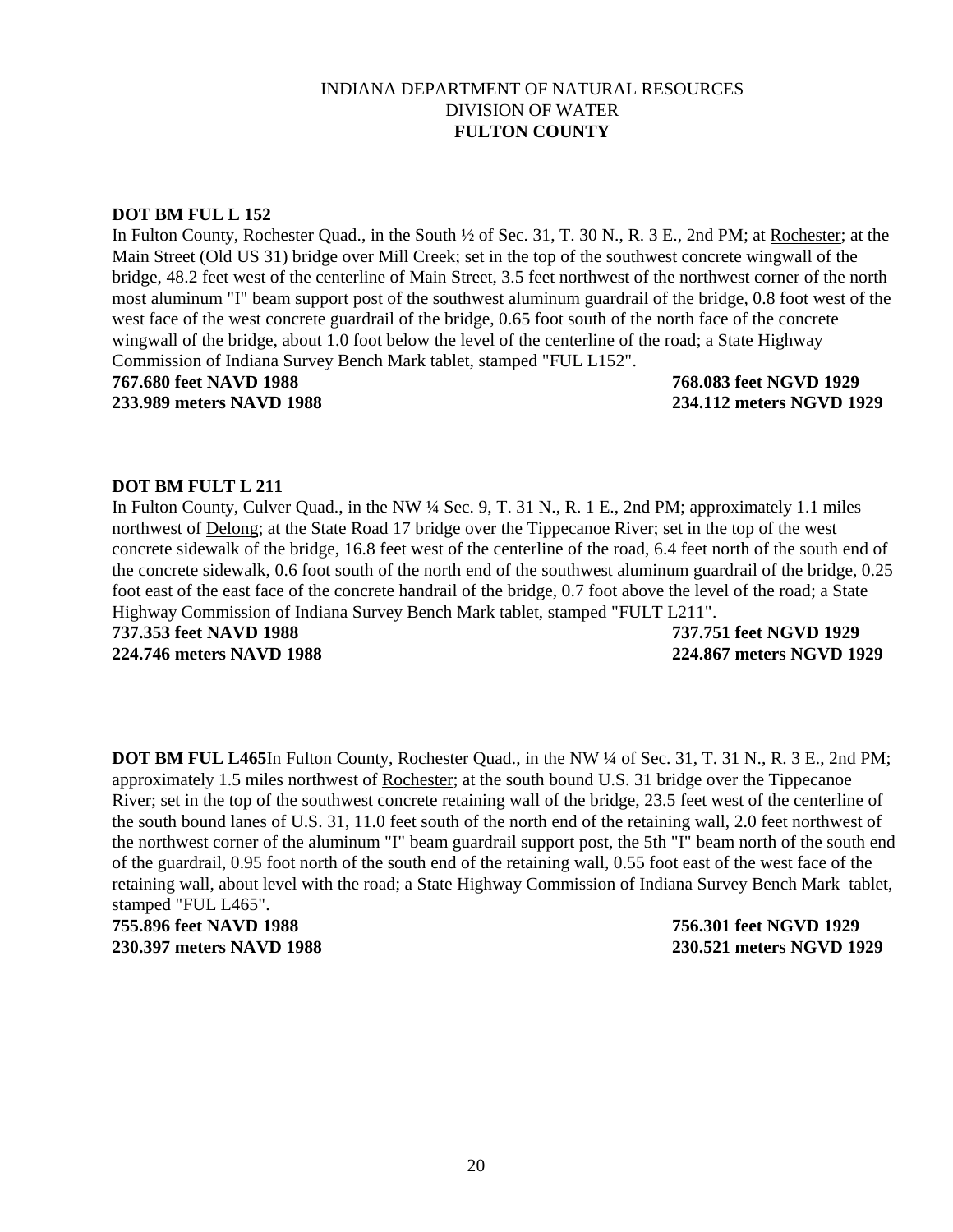### **DOT BM L551 FUL**

In Fulton County, Pershing Quad., in the SE ¼ of Sec. 27, T. 31 N., R. 2 E., 2nd PM; approximately 1.8 miles southeast of Anderson Lake; at the 200 West Road bridge over the Tippecanoe River; set in the top of the southwest concrete parapet of the bridge, 13.7 feet west of the centerline of 200 West Road, 4.1 feet south of the north end of the parapet (also metal and rubber expansion joint between the bridge and the concrete parapet), 1.3 feet north of the south end of the parapet, 0.85 foot southwest of the southwest corner of an aluminum "I" beam guardrail support post, about level with the road; a State Highway Commission of Indiana Survey Bench Mark tablet, stamped "L551 FUL".

**754.585 feet NAVD 1988 754.992 feet NGVD 1929 229.998 meters NAVD 1988 230.122 meters NGVD 1929**

### **DOT BM FULT L564**

In Fulton County, Argos Quad., in the NW ¼ of Sec. 12, T. 31 N., R. 3 E., 2nd PM; approximately 0.2 mile west-southwest of Talma; at the 525 East Road bridge over the Tippecanoe River; set in the top of the southwest concrete abutment of the bridge, 13.2 feet west of the centerline of the road, 2.4 feet south of the metal and rubber expansion joint between the bridge and the concrete approach pad, 2.0 feet north of the south end of the concrete abutment, 0.9 foot northwest of the northwest corner of an aluminum "I" beam guardrail support post, 0.6 foot east of the west face of the abutment, about level with the road; a State Highway Commission of Indiana Survey bench mark tablet, stamped "FULT L564".

**772.505 feet NAVD 1988 772.968 feet NGVD 1929**

**235.460 meters NAVD 1988 235.601 meters NGVD 1929**

**DOT BM L582 Fulton**In Fulton County, Pershing Quad., in the SW ¼ of Sec. 21, T. 31 N., R. 2 E., 2nd PM; approximately miles southwest of Anderson Lake; at the 375 West Road bridge over Tippecanoe River; set in the top of the southwest concrete parapet of the bridge, 12.3 feet west of the centerline of the road, 4.4 feet south of the metal and rubber expansion joint between the south end of the bridge and the parapet, 2.5 feet north of the south end of the parapet, 0.6 foot east of the west face of the parapet, 1.0 foot southwest of the southwest corner of an aluminum "I" beam guardrail support post, 0.2 foot above the level of the centerline of the road; a State Highway Commission of Indiana Survey Bench Mark tablet, stamped "L582 FULTON". **744.633 feet NAVD 1988 745.038 feet NGVD 1929 226.965 meters NAVD 1988 227.088 meters NGVD 1929**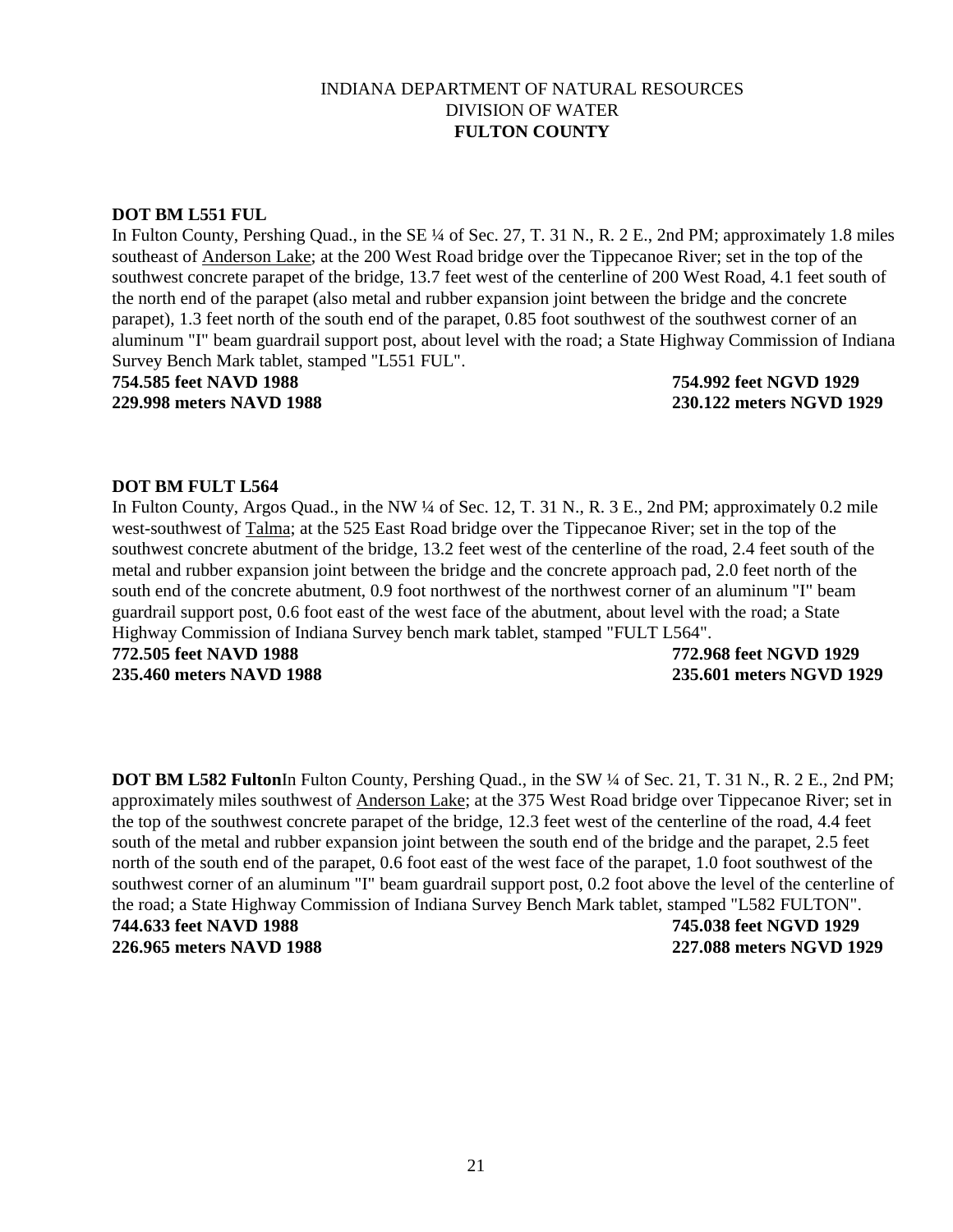# 22

## NDIANA DEPARTMENT OF NATURAL RESOURCES DIVISION OF WATER **FULTON COUNTY**

# **DOT BM FULTON L590**

In Fulton County, Rochester Quad., in the Land Grant Area T. 31 N., R. 3 E., 2nd PM; approximately miles north of Rochester; at the Old U.S. 31 bridge over the Tippecanoe River; set in the top of the southwest retaining wall of the bridge, 1.3 foot northwest of the northwest corner of an aluminum "I" beam guardrail support post, 0.5 foot east of the west face of the concrete retaining wall, level with the road; a State Highway Commission of Indiana Survey Bench Mark tablet, stamped "FULTON L590".

# **761.122 feet NAVD 1988 761.531 feet NGVD 1929**

# **DOT BM FULTON L606**

In Fulton County, Culver Quad., in the SE ¼ of Sec. 9, T.31 N., R. 1 E., 2nd PM; approximately 0.2 mile north of Delong; at the 900 East Road bridge over the Tippecanoe River; set in the top of the south concrete abutment of the bridge, 13.2 feet west of the centerline of the road, 4.5 feet south of the north end of the abutment, 2.2 feet southwest of the southwest corner of an aluminum "I" beam guardrail post (1st guardrail post south of the expansion joint on the south side of the bridge), 1.0 foot north of the south end of the abutment, 0.6 foot east of the west face of the abutment, about level with the road; a Indiana Department of Highways benchmark tablet, stamped "FULTON L606".

**732.054 feet NAVD 1988 732.453 feet NGVD 1929**

**DOT BM FULTON L701**In Fulton County, Rochester Quad., near the center of Sec. 9, T. 30 N., R. 3 E., 2nd PM; at Rochester; at the State Road 14 and State Road 25 (E. 9th Street) bridge over Mill Creek; set in the top of the north concrete guardrail of the bridge, 30.8 feet north of the centerline road, 1.3 feet east of the west end of the concrete guardrail, 2.9 feet above the level of the concrete bridge deck, 6.6 feet southwest of a wood light pole, 0.35 foot south of the north face of the concrete guardrail; a Indiana Department of Highways benchmark tablet, stamped "FULTON L701".

**778.658 feet NAVD 1988 779.058 feet NGVD 1929 237.335 meters NAVD 1988 237.457 meters NGVD 1929**

# **USC & GS BM E144, 1946**

In Fulton County, Rochester Quad., in the SE ¼ of Sec. 28, T. 31 N., R. 3 E., 2nd PM; approximately 2.6 miles north of Rochester; approximately 0.9 mile north along old U.S. 31 from the old U.S. 31 bridge over the Tippecanoe River; set vertically in the south face of the southeast corner of a manufacturing building, 1.5 feet west of the southeast corner of the concrete foundation, approximately 0.2 foot above the ground, note: exterior siding has been added to the building that extends out over the disk, now unable to set rod on tablet; a U.S. Coast and Geodetic Survey benchmark tablet, stamped "E 144 1946"

# **812.925 feet NAVD 1988 813.315 feet NGVD 1929**

**223.130 meters NAVD 1988 223.252 meters NGVD 1929**

**247.780 meters NAVD 1988 247.899 meters NGVD 1929**

**231.990 meters NAVD 1988 232.115 meters NGVD 1929**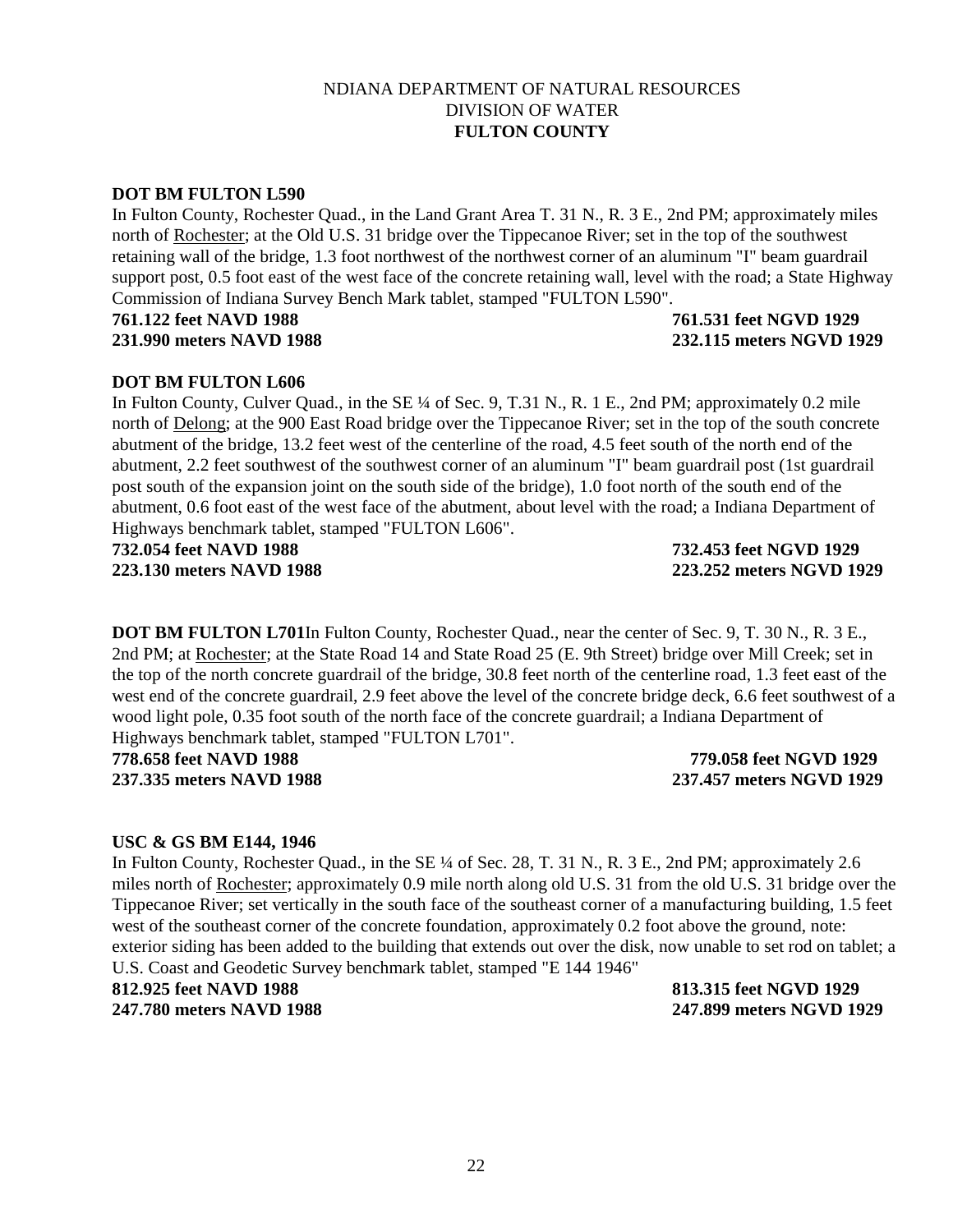#### **USC & GS BM Z 176, 1946**

In Fulton County, Rochester Quad., in the NW ¼ of Sec. 9, T. 30 N., R. 3 E., 2nd PM; at Rochester; approximately 0.2 mile southeast along State Road 14 from its intersection with Wabash Avenue to the entrance drive to Lakeview Park; set vertically in the northeast face of the concrete base of a 2 1/2 foot x 2 12 foot brick gate post (gate is gone) west most of 2 gate posts, 159 feet northeast of the centerline of State Road 14, 71.0 feet northeast of the northeast end of the northwest fieldstone headwall of the park entrance drive culvert over a small drain that runs along State Road 14, 18.7 feet southeast of power pole #175/129-508 with two guy wires, in the center of the northeast face of the concrete base, 0.5 foot above the ground; a U.S. Geological Survey benchmark tablet, stamped "Z 176 1946".

# **778.899 feet NAVD 1988 779.300 feet NGVD 1929**

**237.409 meters NAVD 1988 237.531 meters NGVD 1929**

**USC & GS BM C177, 1946**In Fulton County, Rochester Quad., in the West ¼ of Sec. 10, T. 30 N., R. 3 E., 2nd PM; at Rochester; on the north side of Lake Manitou, near the Fulton County Airport; at the intersection of State Road 14 and Boulevard Street, 300 feet east of the centerline of Boulevard Street, 63.3 feet southeast of the southeast corner of the Airvac Collection Station Building (brown brick), 40.0 feet north of the centerline of State Road 14, 3.3 feet south of a utility pole, 1.9 feet west of a railroad set vertically in the ground, 1.1 feet south of an orange witness post, about level with the road; a U.S. Coast and Geodetic Survey benchmark tablet, stamped "C177 1946"

**789.346 feet NAVD 1988 789.746 feet NGVD 1929**

# **240.593 meters NAVD 1988 240.715 meters NGVD 1929**

# **USC & GS BM D177, 1946**

In Fulton County, Rochester Quad., in the SW 1/4 of Sec. 11, T. 30 N., R. 3 E., 2nd PM; approximately 1.0 mile east of Rochester; at the northeast side of Lake Manitou; at the intersection of State Road 14 and 400 East Road; set in the top of the northeast concrete headwall of a 14 inch concrete pipe culvert, 143 feet east of the centerline of 400 East Road, 20.0 feet northeast of the centerline of State Road 14, 8.9 feet southwest of a green metal telephone pedestal, 1.0 foot northwest of the southeast end of the headwall, 0.5 foot below the level of the centerline of State Road 14; a U.S. Coast and Geodetic Survey benchmark tablet, stamped "D177 1946".

**786.157 feet NAVD 1988 786.560 feet NGVD 1929**

**239.621 meters NAVD 1988 239.744 meters NGVD 1929**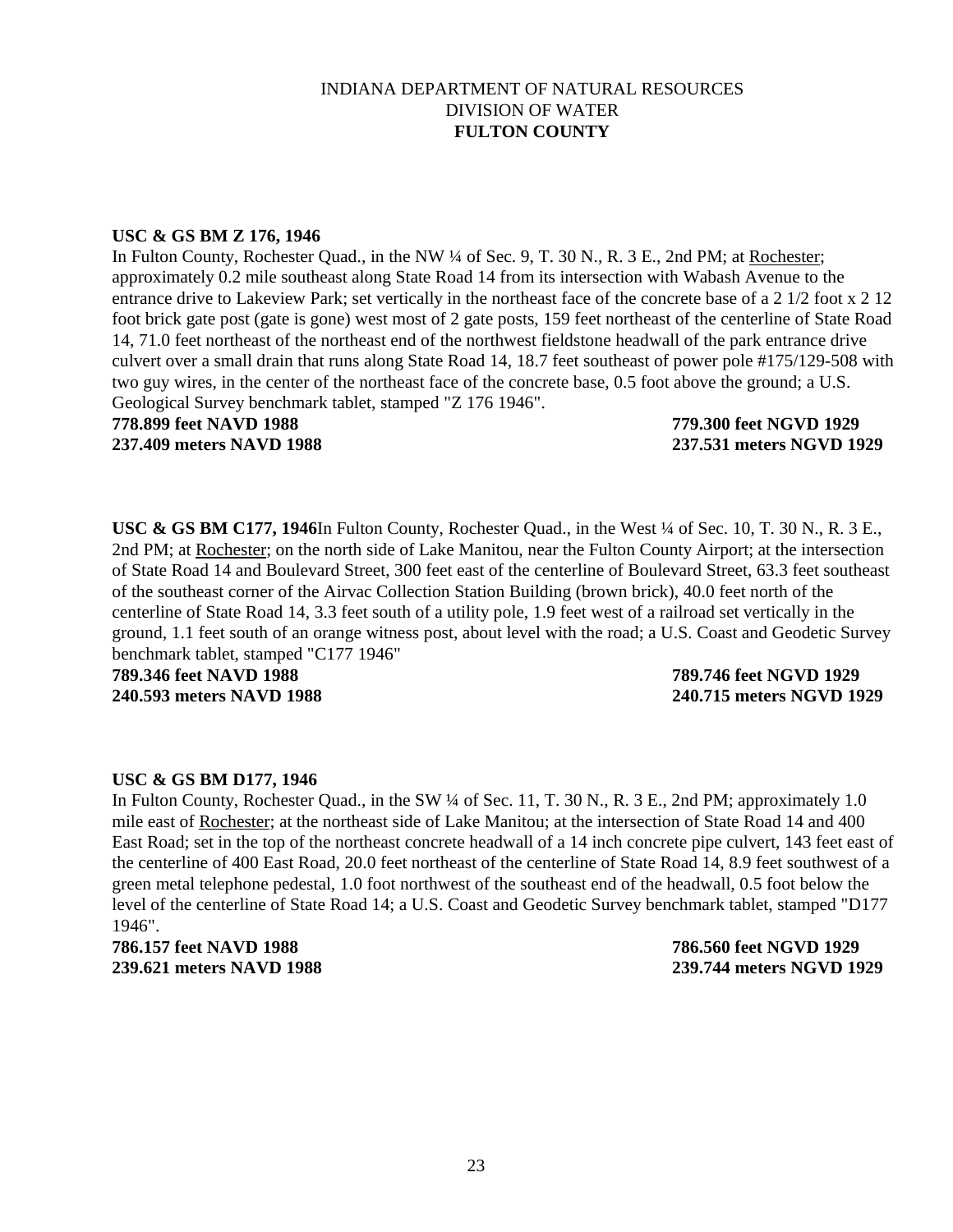**USC & GS BM C179, 1946**In Fulton County, Pershing Quad., in the NW corner of Sec. 14, T. 30 N., R. 2 E., 2nd PM: about 3.8 miles west of Rochester; in the southeast 1/4 of the intersection of State Road 14 and 200 West Road; set in the top of a concrete post, 53 feet south of the centerline of State Road 14, 20 feet east of the centerline of 200 West Road, 38 feet easterly of a guy pole in the southwest 1/4 of the intersection, 38.7 feet easterly of a railroad rail set vertically in the southwest 1/4 of the intersection, 4.9 feet east-southeast of the east post of a "stop" sign post, 3.8 feet northeast of the northeast corner of a square brick "chain fence" post with a light on top, 0.3 foot below the ground; a U.S. Coast and Geodetic Survey benchmark tablet, stamped "C179 1946".

# **759.218 feet NAVD 1988 759.628 feet NGVD 1929 231.410 meters NAVD 1988 231.535 meters NGVD 1929**

**USC & GS BM D179, 1946**In Fulton County, Pershing Quad., in the SE corner of Sec. 11, T. 30 N., R. 2 E., 2nd PM; about 2.8 miles west of Rochester; in the northwest 1/4 of the intersection of State Road 14 and 100 West Road; set in the top of a concrete post, 34.5 feet north of the centerline of State Road 14, 20 feet west of the centerline of 100 West Road, 39.8 feet westerly of a power pole in the northeast 1/4 of the intersection, 2.6 feet northeasterly of a railroad rail set vertically in a fence line, 1.5 feet east of a barb wire fence, 5.2 feet southerly of the west most post of a "stop" sign, level with the ground; a U.S. Coast and Geodetic Survey benchmark, stamped "D179 1946".

**765.317 feet NAVD 1988 765.727 feet NGVD 1929 233.269 meters NAVD 1988 233.394 meters NGVD 1929**

# **USC & GS Kesler 1952**

In Fulton County, Rutland Quad., near the section line between Sec. 16 & 17, T. 31 N., R. 2 E., 2nd PM; approximately 0.6 mile west-northwest of Anderson Lake, northeast of Moose Woods Lake; 0.1 mile north along from its intersection with 500 North Road to a bend in the road to the west; set in the top of a concrete post, 121.0 feet south of and across the road from a powerpole with a guy wire, 107.7 feet northwest of and across the road from a telephone pole, 82.5 feet southwest of and across from the southwest corner of a two-car garage, 55.0 feet southwest of and across the road from a power pole with a transformer and a guy wire, 43.6 feet west-northwest of the south most corner of a concrete private drive, 32.0 feet west of the centerline of the road, east of an orange witness post, above the level of the road, 0.3 feet above the ground; a U.S. Coast and Geodetic triangulation tablet, stamped "Kesler 1952". **801.335 feet NAVD 1988 801.739 feet NGVD 1929**

**244.247 meters NAVD 1988 244.371 meters NGVD 1929**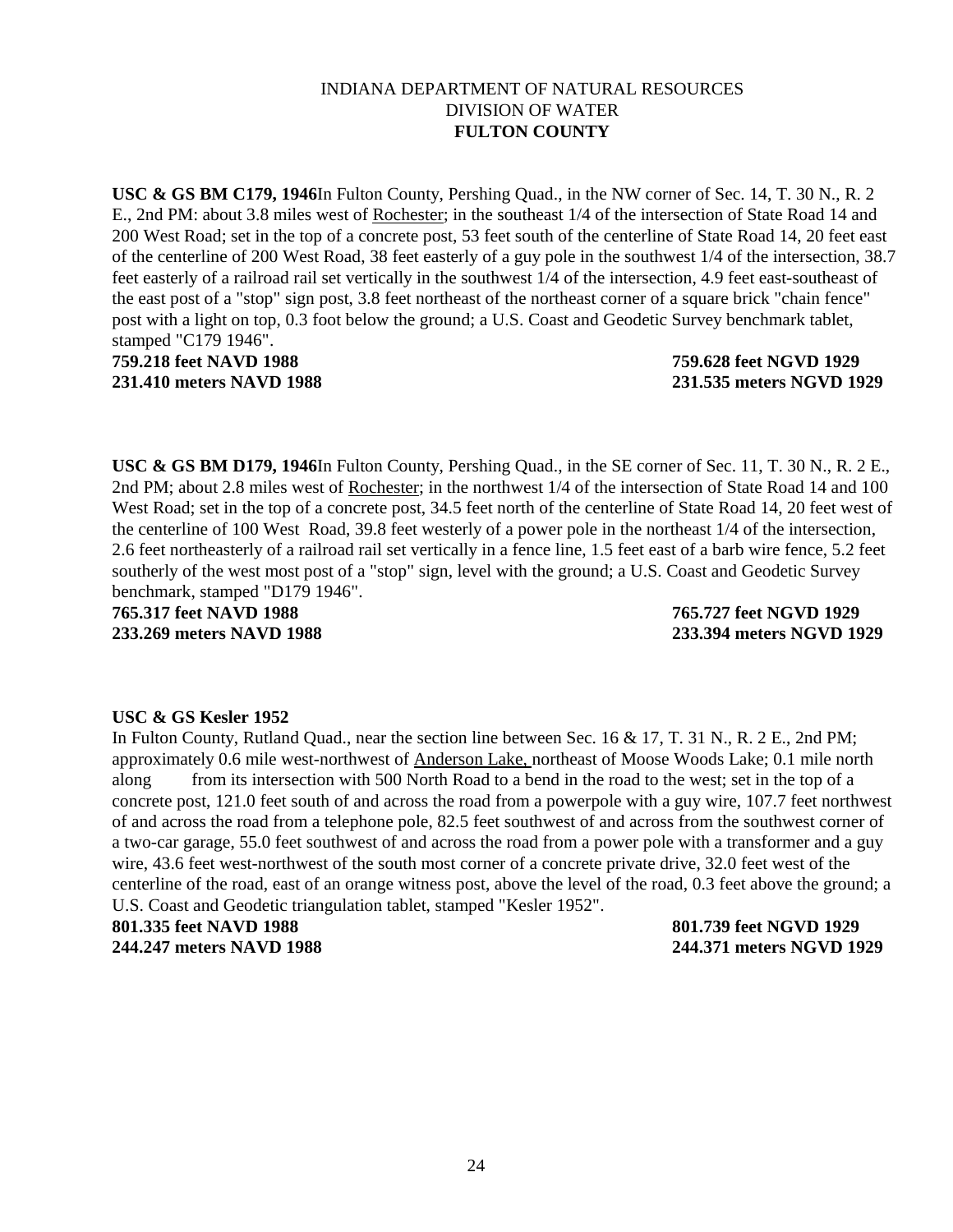### **USC & GS TIOSA AZI**

In Fulton County, Argos Quad., in the SE ¼ of Sec. 14, T. 31 N., R. 3 E., 2nd PM; approximately 1.5 miles southwest of Talma; approximately 0.75 mile southwest along State Road 25 from the Hamlett Cemetery, to the station on the northwest side of State Road 25, near a bend in the Tippecanoe River; set in the top of a concrete post, 40.1 feet northwest of the centerline State Road 25, 12.1 feet west of a guy wire anchor, 2.6 feet south of a power pole, 0.7 foot southeast of a fence line, 0.6 foot southeast of an orange witness post, 0.3 foot above the ground; a U.S. Coast and Geodetic Survey azimuth mark tablet, stamped "TIOSA 1952". **771.055 feet NAVD 1988 771.540 feet NGVD 1929 235.018 meters NAVD 1988 235.166 meters NGVD 1929**

#### **COE BM Not Stamped**

In Fulton County, Kewanna Quad., in the NE ¼ of Sec. 23, T. 31 N., R. 1 E., 2nd PM; at Leiters Ford; at the River Road steel pony truss bridge over the Tippecanoe River; set in the top of the southeast concrete bridge seat, 13.5 feet southeast of the centerline of the road, 3.3 feet southeast of the south end of the southeast concrete curb of the bridge, 2.1 feet south of the south end of the southeast steel truss, 1.0 foot southwest of the northeast face of the concrete bridge seat, about level with the road; a Corps of Engineers U.S. Army Survey mark tablet, not stamped.

**736.511 feet NAVD 1988 736.912 feet NGVD 1929 224.489 meters NAVD 1988 224.611 meters NGVD 1929**

#### **USGS BM 132 EOM 1958**

In Fulton County, Rochester Quad., in the SW ¼ of Sec. 31, T. 30 N., R. 4 E., 2nd PM; approximately 4.5 miles southeast of Rochester, at Millark Mill pond; at the 350 South Road bridge over Rain Creek; set in the top of the west corner of the south concrete bridge approach, 15.0 feet west of the centerline of 350 South Road, 2.0 feet south of the north face of the concrete bridge approach, 1.75 feet northwest of the northwest corner of a metal "I" beam guardrail support post, 0.7 foot northeast of the northeast end of the southwest concrete and metal wingwall of the bridge, 0.6 foot east of the south corner of a metal plate "FULTON COUNTY BRIDGE NO 80" embedded in the concrete bridge approach, level with the road; a U.S. Geological Survey benchmark tablet, stamped "132 EOM 1958 804".

**805.210 feet NAVD 1988 805.614 feet NGVD 1929**

**245.429 meters NAVD 1988 245.552 meters NGVD 1929**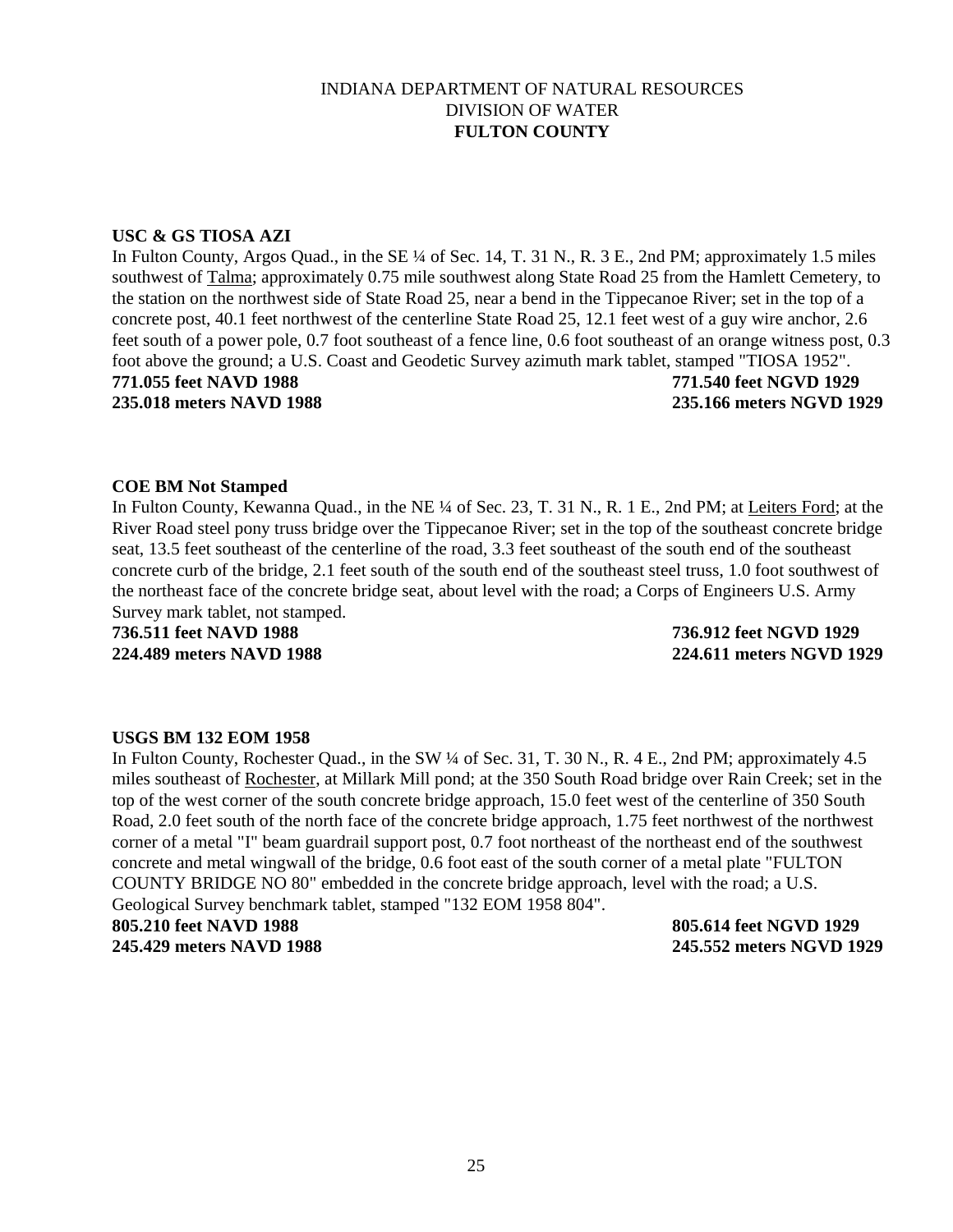### **USGS Gaging Station**

In Fulton County, Rochester Quad., in the SE ¼ of Sec. 9, T. 30 N., R. 3 E., 2nd PM; at Rochester; at the concrete outlet dam for Lake Manitou; set in the top of the south concrete headwall of the outlet spillway, 35.0 feet west of the east end of the concrete headwall, 32.5 feet west of the east end of the metal chain link fence and post on the south side of the outlet, 15.4 feet east of the west end of the principle spillway of the dam, about 2.8 feet above the level of the concrete spillway of the outlet structure, 1.25 feet north of the chain link fence, 0.5 foot south of the north face of the south concrete headwall; a U.S. Geological Survey gaging station tablet, not stamped.

**779.374 feet NAVD 1988 779.775 feet NGVD 1929 237.554 meters NAVD 1988 237.676 meters NGVD 1929**

#### **USC& GS BM E134, 1946**

In Fulton County, Kewanna Quad., in the SW 1/4 Sec. 19, T. 31. N., R. 1 E., 2nd PM; about 7.0 miles northnorthwest of Kewanna; 7.0 miles generally north along State Road 17 from its junction with Main Street in Kewanna to an east-west crossroad (400 North Road), thence 2.0 miles west to a T-road north (County Line Road); set in the top of a concrete post in the northeast quarter of the junction, 71 feet east of the centerline of the "T"-road north, 27 feet east from the center line of the east-west road, 3 feet above the roadway, 0.3 foot above the ground; a U.S. Coast and Geodetic Survey bench mark tablet, stamped "E134 1946". **758.56 feet NAVD 1988 758.955 feet NGVD 1929 231.210 meters NAVD 1988 231.3299 meters NGVD 1929**

#### **DNR TBM PLK 2, 1977**

In Fulton County, Kewanna Quad., in the SW ¼ Sec. 31, T. 31 N., R. 1 E., 2nd PM; about 1.3 miles north of the town of Lake Bruce; at the Pulaski-Fulton County Road steel pipe culvert over Wolf Ditch; set in the east side of an 8-inch Walnut tree on the east side of the road, 142.8 feet south from the centerline of the steel pipe culvert, 15.4 feet east from the centerline of the road, 0.4 foot above the ground; a railroad spike driven thru an aluminum tag, stamped "DNR TBM PLK 2 1977".

> **739.466 feet NGVD 1929 225.3897 meters NGVD 1929**

#### **USC & GS BM W180 RESET 1947**

In Fulton County, Macy Quad., in the NE ¼ Sec. 16, T. 29 N., R. 3 E., 2nd PM; about 3.2 miles west of Macy (Miami County); 3.26 miles generally west along 1350 North Road from its junction with 300 West Road in Macy, to a "T"-road south; set in the top of a concrete post, on the north side of the road, on the east side of the extended centerline of the "T"-road, in a north-south fence line, 33 feet north from the centerline of the road, 21.8 feet east-southeast of the southeast corner of a house, level with the ground; a U.S. Coast and Geodetic Survey bench mark tablet, stamped "W180 RESET 1947".

**806.8 feet NAVD 1988 807.191 feet NGVD 1929**

**245.91 meters NAVD 1988 246.0323 meters NGVD 1929**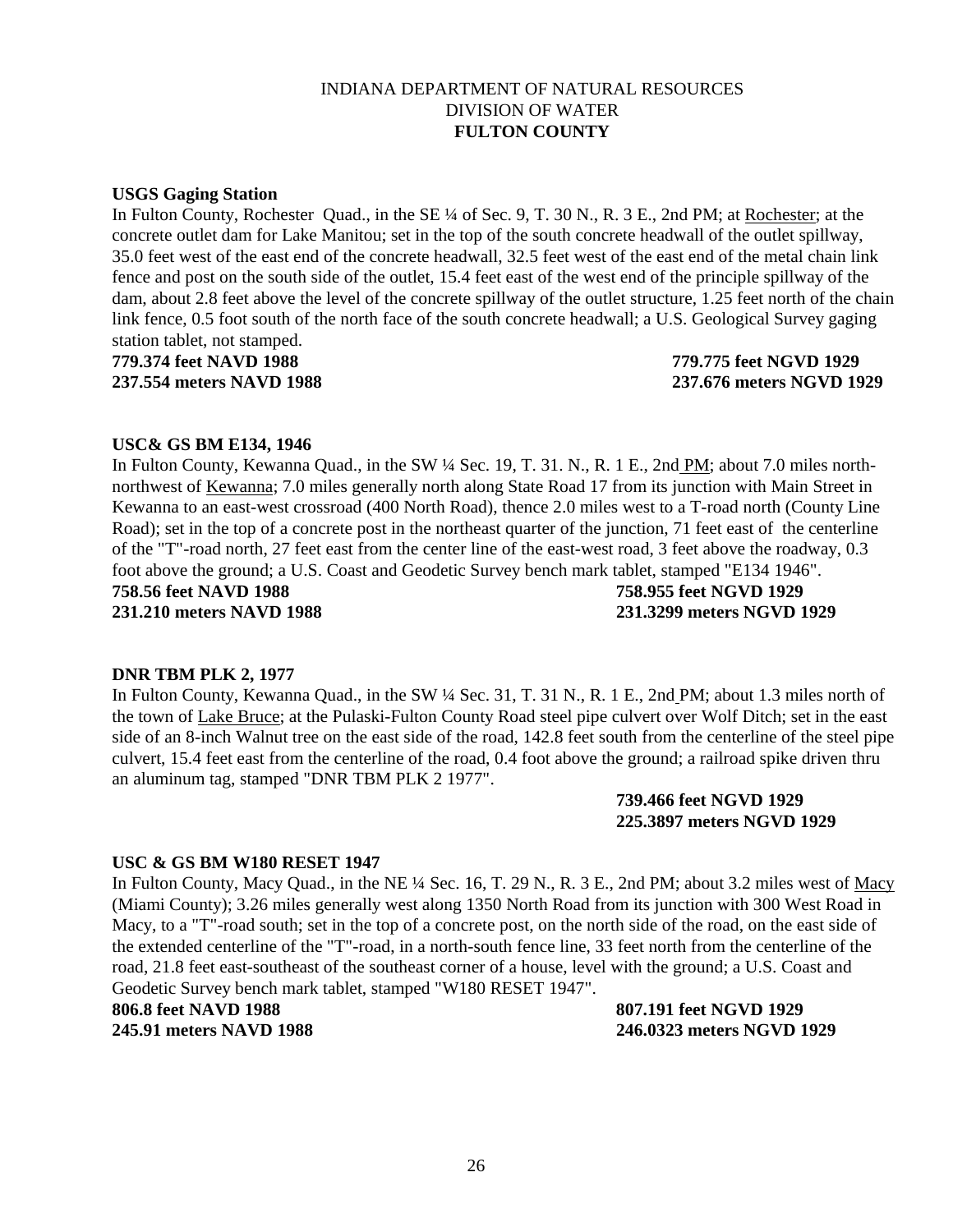**DNR BM FUL 1, 1977**In Fulton County, Macy Quad., in the NE ¼ Sec. 21, T. 29 N., R. 3 E., 2nd PM; about 3.5 miles west-southwest of Macy (Miami County), 3.6 miles generally west along 1350 North Road from its junction with 300 West Road in Macy to a north-south crossroad, thence 0.5 mile south to a "T"-road east leading to South Mud Lake, thence 0.3 mile east to a "T"-road southwest, thence 0.15 mile southwest to the end of the road; set in the top of the northeast dam abutment of South Mud Lake, 270 feet southeast from the centerline of the dead end road, 6.0 feet west from the southeast end of the abutment, 2.6 feet above the dam spillway, 1.5 feet above the ground; a Department of Natural Resources brass control station tablet, stamped "FUL 1 1977".

## **796.247 feet NGVD 1929 242.6966 meters NGVD 1929**

# **DNR TBM FLK 1, 1977**

In Fulton County, Macy Quad., in the NE ¼ Sec. 21, T. 29 N., R. 3 E., 2nd PM; about 3.48 miles westsouthwest of Macy (Miami County); 3.6 miles generally west along 1350 North Road from its junction with 300 West Road in Macy to a north-south crossroad, thence 0.46 mile south to a T-road east leading to South Mud Lake, thence 0.3 mile east to a T-road southwest, thence 0.15 mile southwest to the end of the road; set in the top of the northeast concrete dam abutment of South Mud Lake, 270 feet southeast from the centerline of the dead end road, 16.5 feet northwest from the dam spillway, 3.6 feet southeast from the northwest end of the abutment; a chiseled triangle.

## **794.253 feet NGVD 1929 242.0888 meters NGVD 1929**

### **USC & GS BM X 180, 1946**

In Fulton County, Macy Quad., in the NE ¼ Sec. 21, T. 29 N., R. 3 E., 2nd PM; 3.7 miles west-southwest of Macy (Miami County); 3.6 miles generally west along 1350 North Road from its junction with 300 West Road in Macy to a north-south crossroad, thence 0.62 mile south to a turn west; set in the top of a concrete post on the north side of the road, 450 feet west from the north-south centerline of the road, 4.5 feet west from a telephone pole, 0.5 foot above the roadway; a U.S. Coast and Geodetic Survey bench mark tablet, stamped "X 180 1946"

**804.94 feet NAVD 1988 805.336 feet NGVD 1929**

**245.237 meters NAVD 1988 245.4669 meters NGVD 1929**

# **USC & GS BM K 176, 1946**

In Fulton County, Rutland Quad., in the NE ¼ Sec. 4, T.31 N., R.2 E., 2nd PM, about 0.9 mile south Eddy Lake; 0.05 mile east along State Road 110 from its intersection with South Muckshaw Road to a private drive south; set in the southwest corner of the junction, 62 feet south from the centerline of State Road 110, 16 feet west of the centerline of the private drive, 2 feet below the highway, 2 feet west of a white wooden witness post; a U.S. Coast and Geodetic Survey bench mark tablet, stamped "K176 1946".

*POSSIBLY--UNSTABLE--DNR ELEVATION***- 804.823 feet NGVD 1929**

**245.3105 meters NGVD 1929**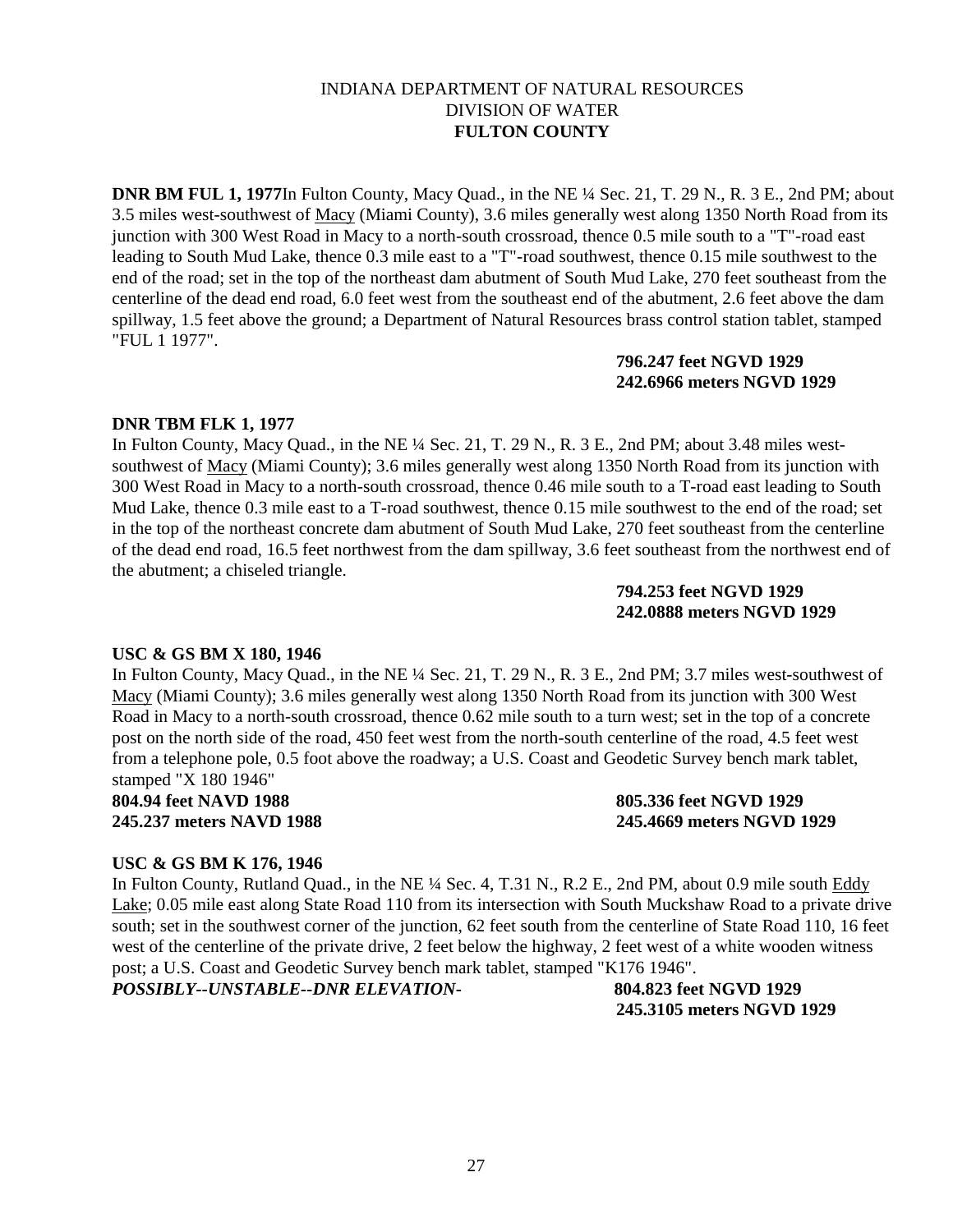#### **USC & GS BM L 176, 1946**

In Fulton County, Rutland Quad., in the NW ¼ Sec. 5, T.31 N., R.2 E., 2nd PM; about 1.4 miles southwest of Eddy Lake; 0.4 mile west along State Road 110 from its intersection with South Nutmeg Road to an 18 foot steel pipe culvert under the road; set in the top of the east end of the south concrete headwall of the culvert, 22 feet south of the centerline of State Road 110, 1 foot west of the east end of the headwall, about 0.5 foot below the highway; a U.S. Coast and Geodetic Survey bench mark tablet, stamped "L 176 1946". **810.98 feet NAVD 1988 811.373 feet NGVD 1929 247.188 meters NAVD 1988 247.3070 meters NGVD 1929**

#### **USC & GS BM R 176, 1946**

In Fulton County, Culver Quad., in the NE ¼ Sec. 4, T.31 N., R.1 E., 2nd PM, about 2.6 miles south of Culver (Marshall County); 1.0 mile east along State Road 110 from its intersection with State Road 17 to an east-west crossroad (Old State Road 17), thence 0.5 mile south along Old State Road 17 to power pole #1571 on the west side of the road; set in the top of a concrete post on the west side of the road, 56.2 feet southwest of the power pole, 37.0 feet west of the centerline of the road, 36 feet east of the east rail of an abandoned railroad track, 13.5 feet northeast of a mile post sign, 2.0 feet south of a white wooden witness post, level with the ground; a U.S. Coast and Geodetic Survey bench mark tablet, stamped "R 176 1946". **740.29 feet NAVD 1988 740.697 feet NGVD 1929 225.642 meters NAVD 1988 225.7649 meters NGVD 1929**

#### **DNR TBM FLK 10, 1994**

In Fulton County, Culver Quad., in the NE ¼ of Sec. 9, T. 31 N., R. 1 E., 2nd PM; approximately 1.25 mile north of Delong; at the intersection of 700 North Road and 900 East Road, in the southwest quarter of the intersection; set in the southwest side of power pole #BCF 23, power pole has a guy pole with a guy wire on the north side of 700 North Road, 125.7 feet west of the centerline of 900 East Road, 85.3 feet west of a metal "stop" sign post, 23.5 feet east of a PK nail, 2.0 feet above the ground, in the north side of a 8.0 inch Pine tree, (east most Pine tree in a east-west line of Pine and Spruce trees), 18.0 feet south of the centerline of 700 North Road, 1.0 foot above the ground; a railroad spike driven thru an aluminum tag, stamped "IDNR TBM FLK 10, 1994".

**738.304 feet NAVD 1988 738.703 feet NGVD 1929 225.035 meters NAVD 1988 225.157 meters NGVD 1929**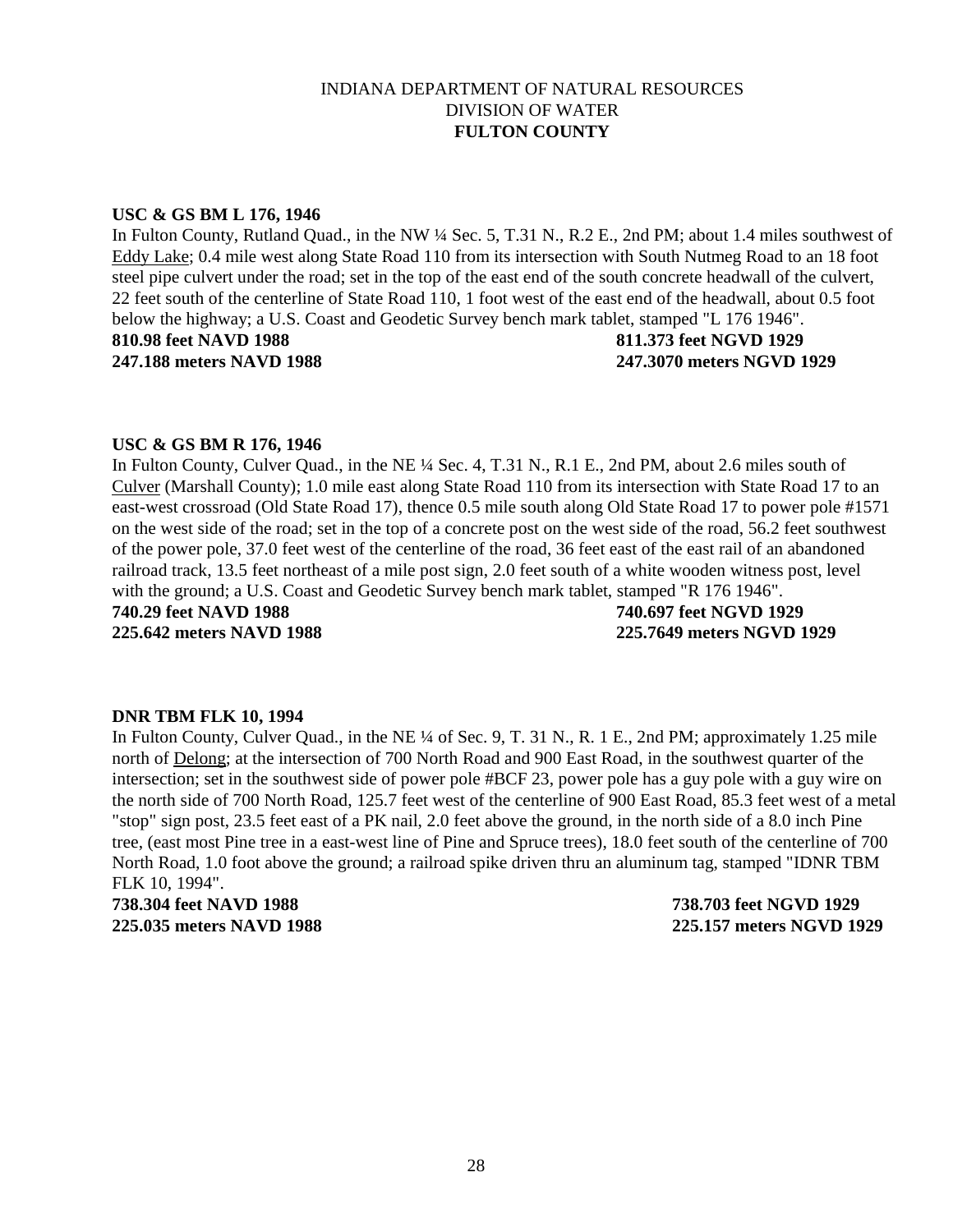State of Indiana Department of Natural Resources Division of Water

Control Station Descriptions and Elevations

# **FULTON COUNTY**

The staff of the Department of Natural Resources, Division of Water, has developed the layout, surveys, adjustments, and publications of the following third-order area levels. All field survey records and publication procedures in the process of development of this list may be examined at the office of the Department in Indianapolis, Indiana.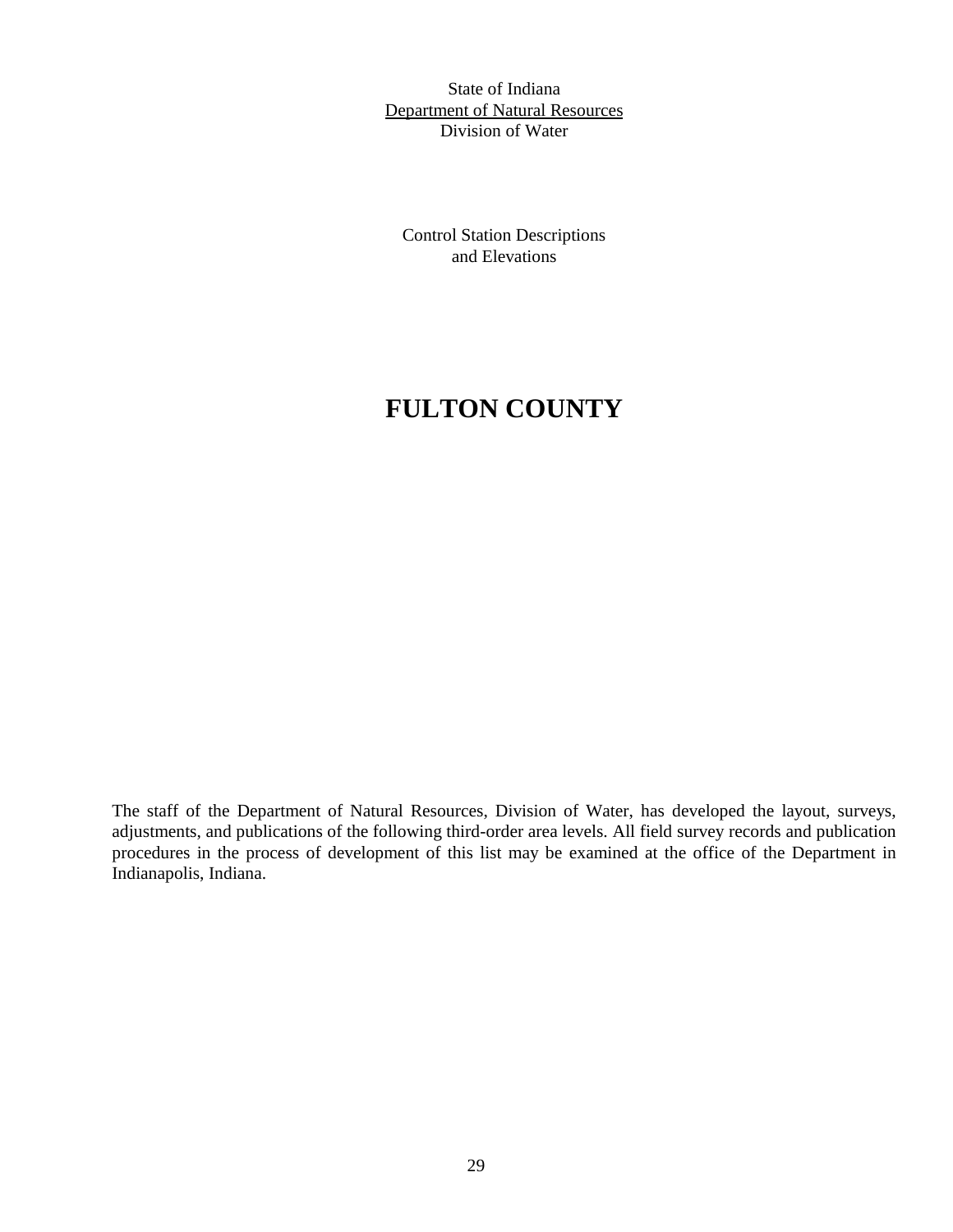#### **DNR TBM 1-01788**

In Fulton County, Rochester Quad., in the NE 1/4 of SW 1/4 of Sec. 9, t. 30 N., R. 3 E., 2nd PM; approximately 0.3 mile west of the intersection of State Road 14 and State Road 25; set in the south side of a power pole, 85.5 feet south of the centerline of State Road 14; 55.0 feet west of the centerline of a road leading south from State Road 14, 45.5 feet north of a northwest-southeast road centerline; 0.8 foot above the ground; a railroad spike driven thru a stamped aluminum tag.

**THIRD ORDER 778.61 feet NGVD 1929 THIRD ORDER 237.321 meters NGVD 1929**

### **DNR TBM 2-01788**

In Fulton County, Rochester Quad., in the NE ¼ of Sec. 14, T.30 N., R.3E., 2nd PM; in the southwest quadrant of the intersection of State Road 14 and 500 East Road; set in the north side of a power pole, 50.8 feet south of the centerline of State Road 14; 30.2 feet west of the centerline of 500 East Road, 0.5 foot above the ground; a railroad spike driven thru a stamped aluminum tag.

**THIRD ORDER 794.72 feet NGVD 1929 THIRD ORDER 242.231 meters NGVD 1929**

### **DNR TBM 3-01788**

In Fulton County, Rochester Quad., in the SW  $\frac{1}{4}$  of NW 1/4 of Sec. 14, T.30 N., R.3E., 2nd PM; at the Public Access Site for Lake Manitou; set in the west side of a 14 inch Willow tree, 76.0 feet southeast from centerline of 400 East Road, 38.5 feet northwest from centerline of the access road to the public access site; 81.7 feet northeast of a 6.3 foot diameter Cottonwood tree; 1.0 foot above the ground; a railroad spike driven thru a stamped aluminum tag.

**THIRD ORDER 784.03 feet NGVD 1929 THIRD ORDER 238.973 meters NGVD 1929**

### **DNR TBM 4-01788**

In Fulton County, Rochester Quad., in the SW  $\frac{1}{4}$  of SW 1/4 of Sec. 14, T.30 N., R.3E., 2nd PM; in the northwest quadrant of the "T" road intersection of 75 South Road and 400 East Road, 21.2 feet west of the centerline of 400 East Road, 65.7 feet north of the centerline of 75 South Road; 0.5 foot above the ground. set in the northeast side of a power pole; A railroad spike driven thru a stamped aluminum tag.

**THIRD ORDER 792.82 feet NGVD 1929 THIRD ORDER 241.652 meters NGVD 1929**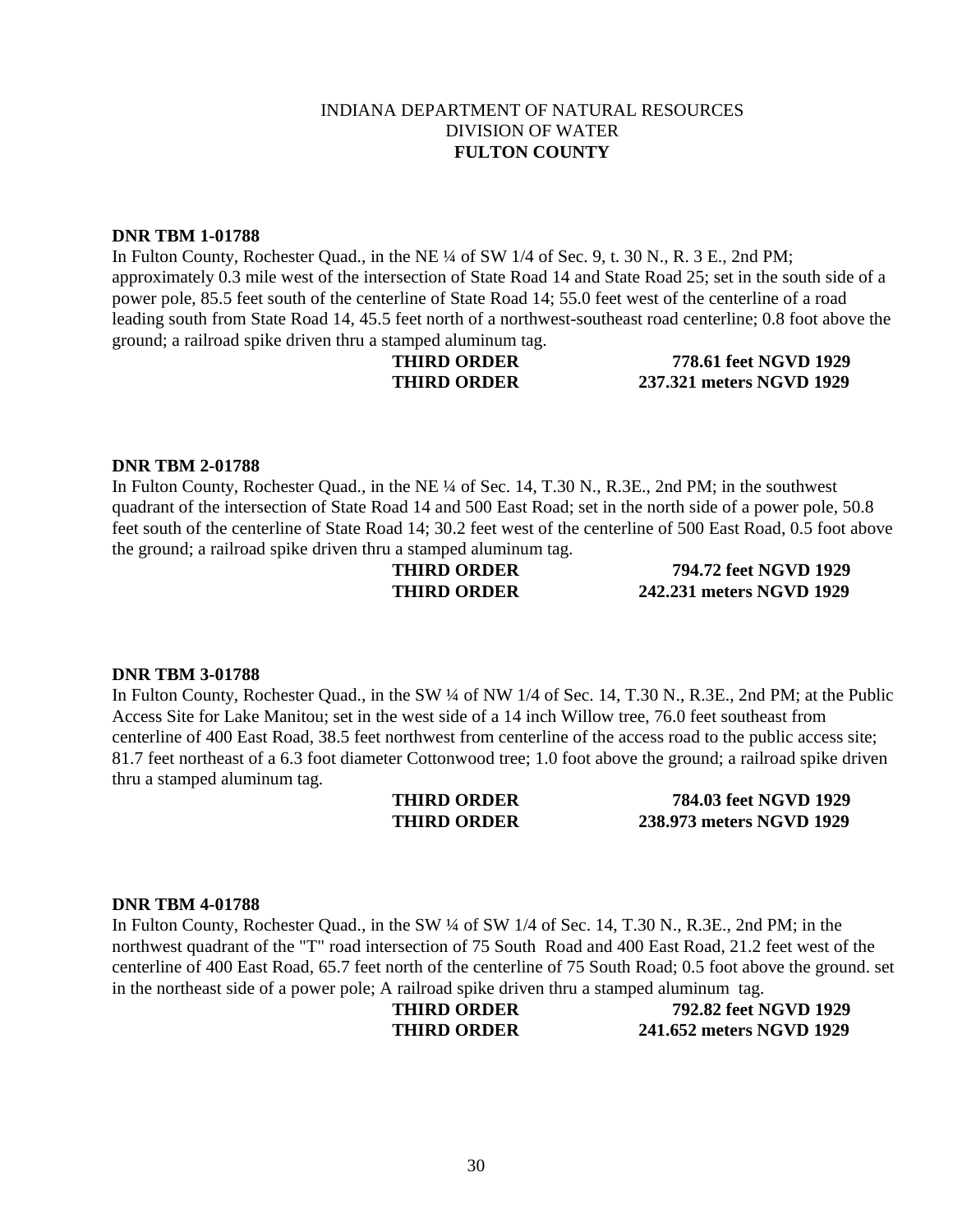#### **DNR TBM 6-01788**

In Fulton County, Rochester Quad., in the SE  $\frac{1}{4}$  of the NW 1/4 of Sec. 23, T. 30 N., R. 3 E., 2nd PM; approximately 500 feet northwest along Bassmore Road (400 East Road) from its intersection with 150 South Road; set in the north side of a 26 inch Sycamore tree, 64 feet southwest of the centerline of 400 East Road, 1.6 feet above the ground; a railroad spike.

## **THIRD ORDER 784.64 feet NGVD 1929 THIRD ORDER 239.159 meters NGVD 1929**

#### **DNR TBM FLK 1, 1980**

In Fulton County, Akron Quad., in the SE 1/4 of the NW ¼ of Sec. 25, T. 30 N., R. 4 E., 2nd PM; approximately 1.0 mile southwest of Akron; at the County Road culvert over the channel between L Lake and Town Lake; set in the north side of a power pole, 57.5 feet east of the centerline of the culvert, 18.0 feet south of the centerline of the road, 2.5 feet northwest of a fence corner post, 0.5 foot above the ground; a railroad spike driven thru an aluminum tag, stamped "DNR TBM FLK 1, 1980".

**THIRD ORDER 843.109 feet NGVD 1929 THIRD ORDER 256.9801 meters NGVD 1929**

#### **DNR TBM FLK 2, 1980**

In Fulton County, Akron Quad., in the South  $\frac{1}{2}$  of Sec. 24, T. 30 N., R. 4 E., 2nd PM; approximately 0.5 mile southwest of Akron; at a 3 foot steel pipe culvert over the inlet channel of Town Lake; set in the top of the north end of the culvert, 11.5 feet east of a "Private Property Stay Out" sign post, 11.5 feet north of the centerline of a private drive, 2.7 feet below the drive, 0.05 foot south of the north end of the culvert; the center of two filed notches.

**THIRD ORDER 824.257 feet NGVD 1929 THIRD ORDER 251.2340 meters NGVD 1929**

#### **DNR TBM FLK 3, 1980**

In Fulton County, Akron Quad., in the NW ¼ of Sec. 25, T. 30 N., R. 4 E., 2nd PM; approximately 1.0 mile southwest of Akron; on the County Road west of the culvert over the channel between L Lake and Town Lake; set in the north side of a power pole, 300 feet west of the centerline of a drive, 16.0 feet south of the centerline of the County Road; a railroad spike driven thru an aluminum tag, stamped "DNR TBM FLK 3".

**THIRD ORDER 844.460 feet NGVD 1929 THIRD ORDER 257.3919 meters NGVD 1929**